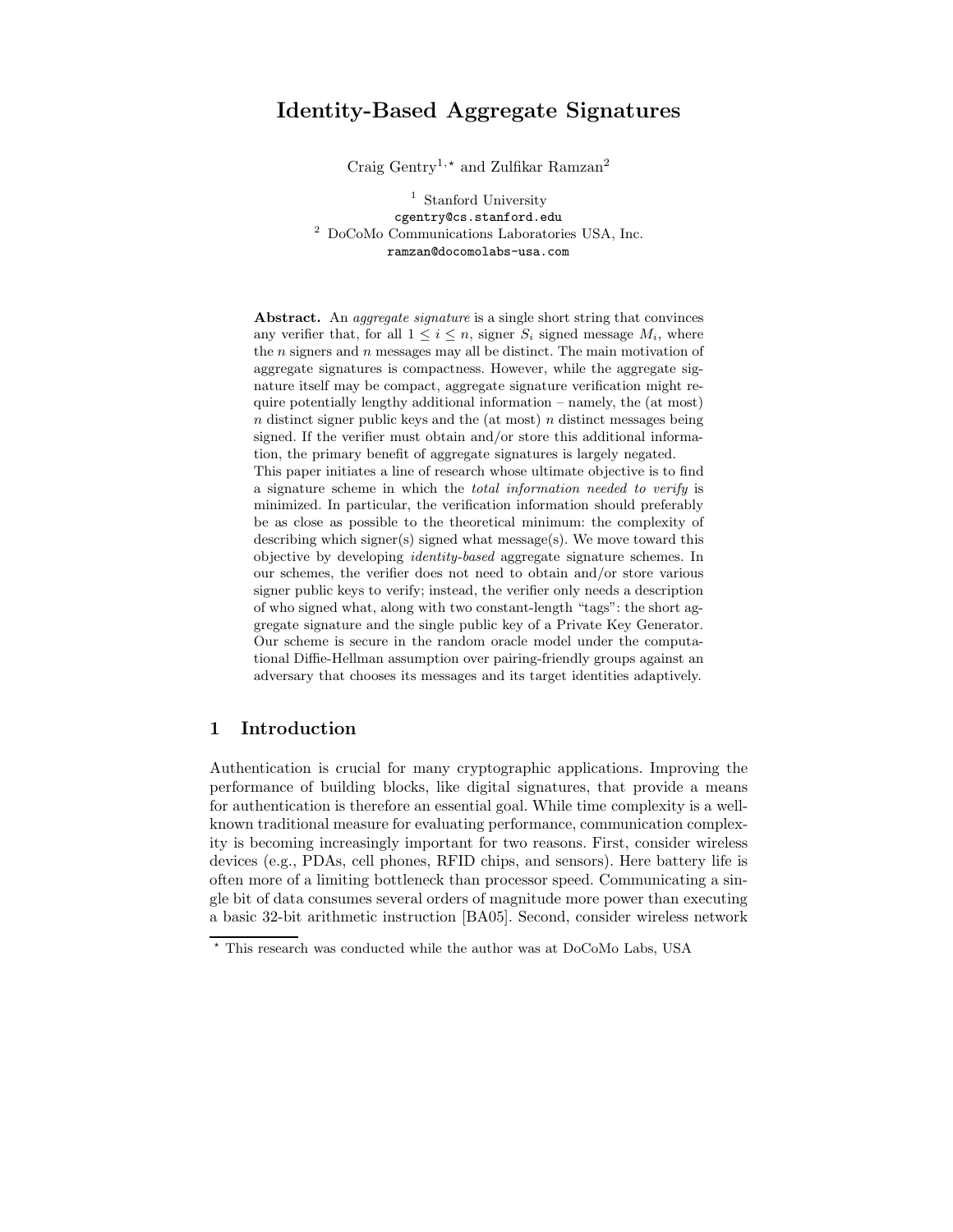scenarios (e.g., MANETS, cellular networks, tactical networks, and sensor nets). Here reliable bandwidth may be more of a limiting factor than computation. In these cases it would be preferable to limit the communication requirements (i.e., the size) of a digital signature. An aggregate signature is one technique towards achieving this aim.

Aggregate Signatures. In an aggregate signature scheme [BGLS03], multiple signatures can be aggregated into a compact "aggregate signature," even if these signatures are on (many) different documents and were produced by (many) different signers. This is useful in many real-world applications. For example, certificate chains in a hierarchical PKI of depth  $n$  consist of  $n$  signatures by  $n$  different CAs on  $n$  different public keys; by using an aggregate signature scheme, this chain can be compressed down to a single aggregate certificate. Another application is secure routing. In Secure BGP [KLS00], each router successively signs its segment of a path in the network, and forwards the collection of signatures associated with the path to the next router; forwarding these signatures entails a high transmission overhead that could be reduced by using aggregate signatures. Aside from compactness, aggregate signatures have other advantages. For example, in scenarios such as database outsourcing [MNT04] and dynamic content distribution  $\left[\text{SRF}^+\text{04}\right]$  one may want to prevent a malicious party from removing a signature from a collection of signatures without being detected. An aggregate signature scheme makes this possible, since a signature that has been aggregated cannot (under certain conditions) be separated.

Currently, two aggregate signature schemes exist. The first [BGLS03] uses bilinear maps and supports flexible aggregation – i.e., given n individual signatures  $\sigma_1, \ldots, \sigma_n$ , anyone can aggregate them in any order into an aggregate signature  $\sigma$ . The second [LMRS04] uses a weaker assumption – namely, certified trapdoor permutations – but it permits only *sequential* aggregation – i.e., the n-th signer must aggregate its own signature into the aggregate signature formed by the first  $n-1$  signers.

For both schemes above, the aggregate signature is compact (i.e., its size is independent of n). However, the total information  $V$  needed to verify the aggregate signature – namely, the aggregate signature itself, the public keys of the individual signers, and a description of the respective messages that they signed – is not necessarily compact at all. Of course,  $\mathcal V$  must (information-theoretically) contain a description  $D$  of what signer signed what message, since the verification information must convince the verifier that certain signers signed certain messages. But  $|\mathcal{D}|$  can grow slowly with the number of individual signatures n; e.g., in a routing application, one can use IP addresses as identities, and we can reduce communication further since the higher-order bits of the IP addresses of consecutive routers may be identical, so only need to be transmitted once.

Beyond this information-theoretic minimum, however,  $V$  in current aggregate signature schemes must also contain individual signer public keys, whose length is dictated by the security parameter of the signature scheme (not by basic information-theoretic considerations). Theoretically, this means that  $|\mathcal{V}| - |\mathcal{D}|$ grows linearly with n. Practically speaking, this means that current aggregate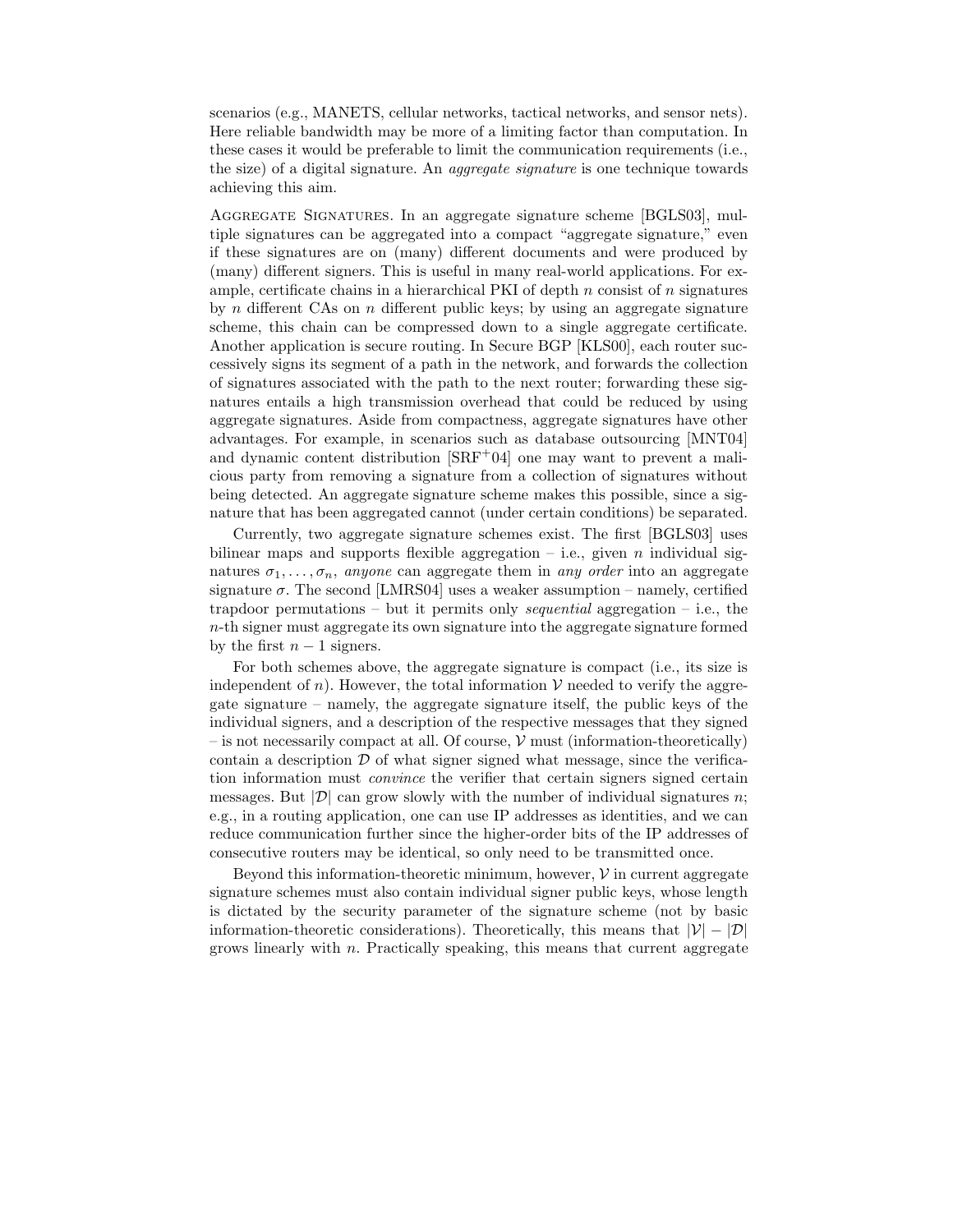signature schemes may not perform significantly better than traditional signature schemes in situations where verifiers cannot be expected to already have the signers' public keys – e.g., in a dynamic multi-hop network in which a node is unlikely to have a prior relationship with a neighboring node. Clearly, it would be preferable if  $V$  could specify the signers by their identities rather than by their individual public keys.

Identity-Based Signatures. In identity-based cryptography (IBC) [Sha84], the central idea is to simplify public-key and certificate management by using a user's "identity" (e.g., its email address) as its public key. For this to be possible, the IBC system requires a trusted third party, typically called a "Private Key Generator" (PKG), to generate user private keys from its "master secret" and the user's identity. Only the PKG has a traditional "random-looking" public key. In an identity-based encryption (IBE) scheme, the sender encrypts a message using the recipient's identity and the PKG's public key; it need not obtain the recipient's public key and certificate before encrypting, since the recipient has no traditional public key and since the sender knows that the recipient (or an attacker) will not be able to decrypt unless it has received an identity-based private key from the PKG (in effect, an implicit certificate). In an identity-based signature (IBS) scheme, the verifier verifies a signature by using the signer's identity and PKG's public key; the verification information does not include any certificate or any individual public key for the signer.

Research on IBS has experienced a revival in the wake of the discovery – independently by Boneh and Franklin [BF03] and by Cocks [Coc01] – of practical IBE schemes. (Early schemes include [Sha84,FS86,GQ88]; recent schemes and analyses include [CC03,Boy03,LQ04,BNN04].) Unfortunately, IBS does not have the significant infrastructural advantages over traditional public-key signing that IBE has over traditional public-key encryption. In IBE, the fact that the sender does not need to obtain the recipient's public key and certificate before encrypting means that no infrastructure (i.e., public-key infrastructure (PKI)) needs to be deployed to distribute such information to third parties (including nonclients); rather, the authority (the PKG) only needs infrastructure to distribute private keys directly to its clients. On the other hand, IBS and public-key signing (PKS) are analogous infrastructurally: in IBS (resp. PKS), the PKG (resp. CA) sends a private key (resp. certificate) to each client. Thus, the main advantage of IBS over PKS, at least abstractly, turns out to be communication-efficiency, since (unlike PKS) the signer does not need to send an individual public key and certificate with its signature.

This advantage of IBS becomes more compelling when we consider multiple signers, all of which are clients of the same PKG. In this setting, the verifier needs only one traditional public key (the PKG's) to verify multiple identitybased signatures on multiple documents. Unfortunately, current identity-based signatures are not aggregable. Interestingly, multiple-signer IBS therefore has precisely the opposite problem of aggregate signing: for IBS, the public key is (in some sense) aggregable, while the individual signatures are not.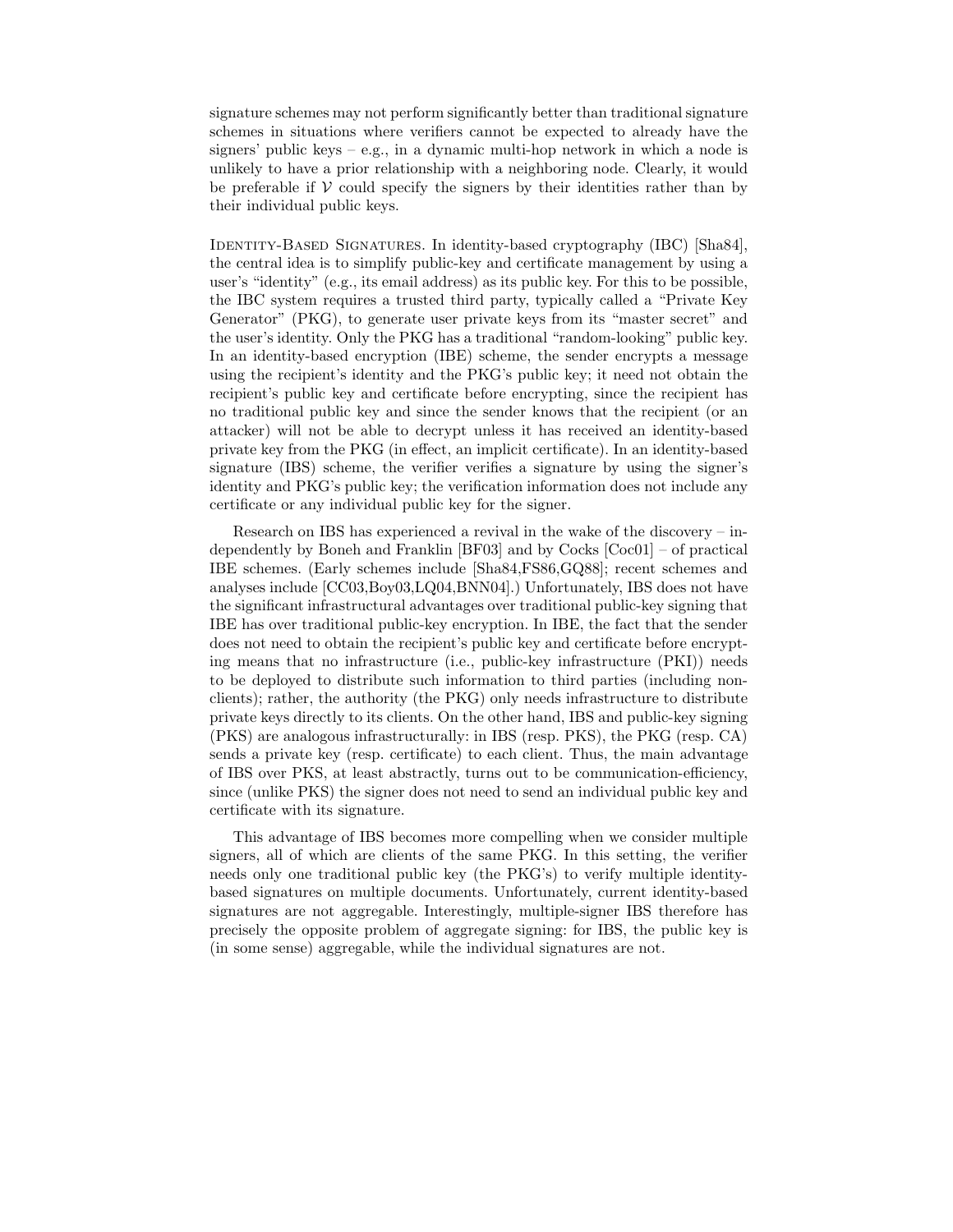Goals and Challenges. Our goal is simple: a signature scheme (allowing distinct signers to sign distinct documents) in which the total verification information is minimized. We cannot do better than the information-theoretic lower bound of describing who signed what, but we would like to get as close to this lower bound as possible.

Based on the above discussion, one natural approach is to construct an "identity-based aggregate signature" (IBAS) scheme – i.e., a scheme in which the verification information (apart from the required description of who signed what) consists only of a single aggregate signature and a single public key (of the PKG). In a sense, identity-based aggregate signatures would really address the motivating applications considered first in the context of regular (non ID-based) aggregate signatures.

However, there certainly does not appear to be any generic way of combining an aggregate signature scheme with an IBS scheme to achieve this desideratum. To see the difficulty, note that each of the current aggregate signature schemes are deterministic, and with good reason; if each successive signer contributed randomness to the aggregate signature in a trivial way, this randomness would cause the size of the signature to grow linearly with  $n-$  hence the signature would not be compact. On the other hand, identity-based signature schemes tend to be randomized; typically, the signer uses the Fiat-Shamir heuristic (which involves choosing a random commitment and treating the output of a hash function as the challenge to which the signer responds) to prove knowledge of the authority's signature on its identity. In short, current approaches for constructing aggregate signatures appear to be fundamentally at odds with current approaches for constructing identity-based signatures. To construct an IBAS scheme, it seems we must somehow find a way to "aggregate the randomness" provided by the multiple signers.

OUR RESULTS. Our first contribution is a formal definition of identity-based aggregate signatures and a corresponding formal security model. Second, we describe, as a stepping stone, an identity-based multi-signature scheme (which may be of independent interest). Third, we present a concrete IBAS scheme that meets our definition. As desired, our scheme allows multiple signers to sign multiple documents in such a way that the total verification information, apart from a description of who signed what, consists only of a short aggregate signature (which consists of only 2 group elements and a short (e.g., 160-bit) string) and the PKG's public key (which is also short – about the same size as the PKG's public key in Boneh-Franklin). Our scheme is also very efficient computationally. In fact, it allows more efficient verification than the aggregate signature scheme of [BGLS03], since verification requires only three pairing computations, regardless of the value of n, while [BGLS03] uses  $\mathcal{O}(n)$  pairing computations. (Note: verification in our scheme uses  $\mathcal{O}(n)$  elliptic curve scalar multiplications, but these can be computed quite quickly.) Later we describe certain extensions and additional benefits of our scheme.

Our scheme is provably secure in the random oracle model, assuming the hardness of computational Diffie-Hellman over groups with bilinear maps. In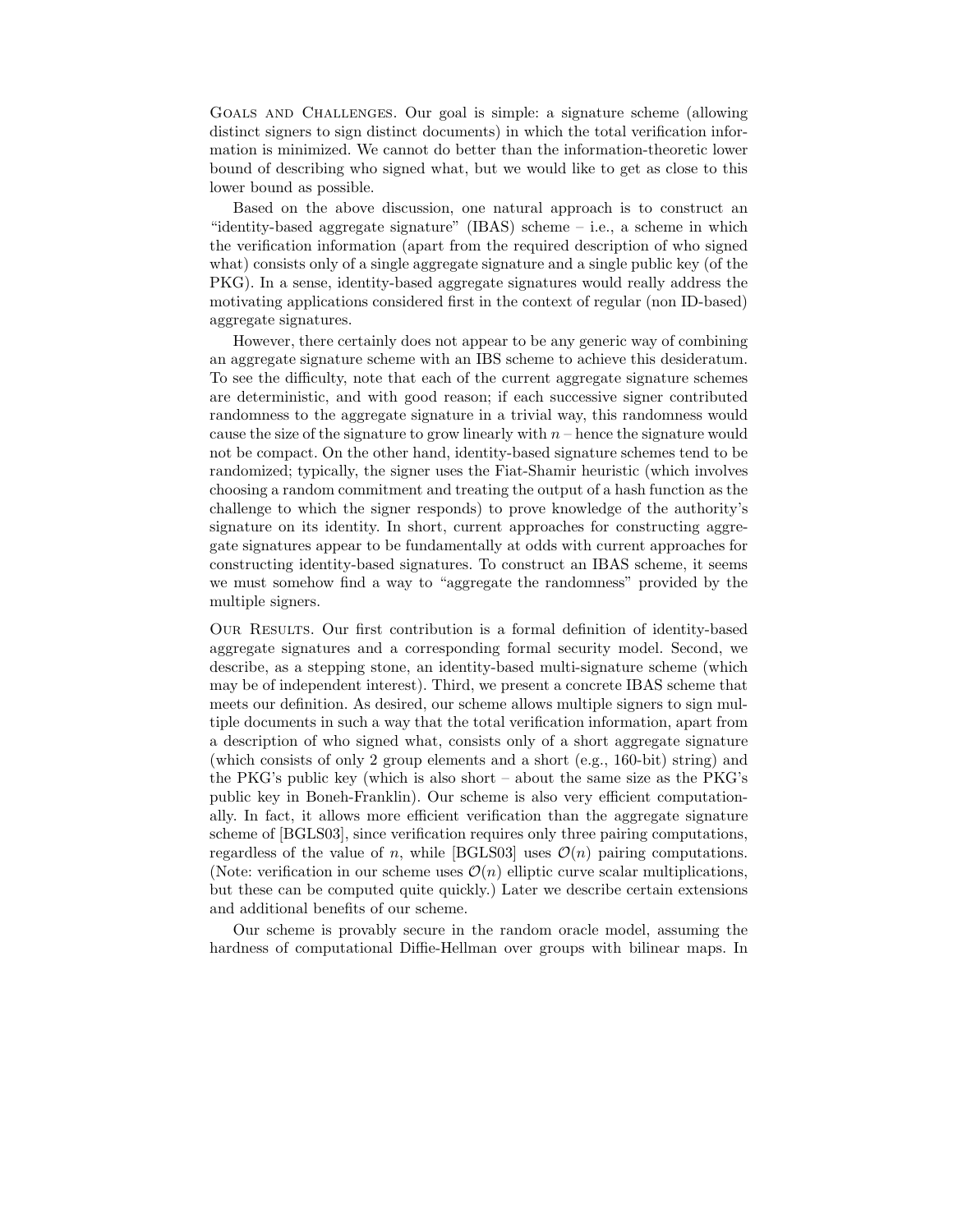our security model, the adversary can make  $q_E$  adaptive key extraction queries (wherein he receives the signing key corresponding to any ID of his choice),  $q<sub>S</sub>$ adaptive signature queries (wherein he receives the signature on any message of his choice), and  $q_H$  hash queries (wherein he receives the output of a hash function, modeled as a random oracle, on inputs of his choice). The adversary succeeds if he constructs a single non-trivial forgery. The concrete security loss in our scheme is roughly  $q_E \cdot q_H \cdot q_S$ . While one would prefer a smaller loss, it is worth noting that typical ID-based signature schemes usually suffer from a concrete security loss of roughly  $q_E \cdot q_S$  because the simulator usually has to guess the ID and message that will be used in the forgery. We further note that such a quadratic loss is also inherent in schemes where security is proved using the forking lemma [PS96],[PS00]).

We remark that in our scheme all signers must use the same (unique) random string  $w$  when signing – this step seems necessary to enable signature aggregation. Choosing such a  $w$  may be straightforward in certain settings. For example, if the signers have access to loosely synchronized clocks, then  $w$  could be chosen based on the current time. Further, if  $w$  is sufficiently long (i.e., accounting for birthday bounds), then it will be statistically unique. In order to alleviate any cost incurred in choosing w, we describe a simple extension of our scheme that allows a signer to securely re-use the same  $w$  a constant number of times.

Aside from requiring a common value of  $w$ , aggregation in our scheme is very flexible. Anybody can aggregate individual identity-based signatures into an identity-based aggregate signature, and aggregate smaller aggregates into larger aggregates. Moreover, our scheme permits aggregation across multiple trusted authorities; i.e., signers under different PKGs can aggregate their signatures. As a stepping stone to IBAS, we also describe an identity-based multisignature (in which all signers sign the same message) that may be of independent interest.

Other Related Work. Aggregate signatures are related to, but more flexible than, multisignatures [Oka98,OO99,MOR01,Bol03]. Although the term "multisignature" has been used in the literature to denote a variety of different types of schemes, we will use the term to denote an aggregate signature in which all users sign the same message. Aggregate signatures are also tenuously related to threshold signatures [Sho00]. Recall that, in a threshold signature scheme, t signature components from any  $t$  signers can be combined into a single signature, for some threshold  $t \leq n$ . The signers must undergo a large setup cost, they all sign the same message, and the verifier cannot tell which signers contributed components to a complete threshold signature. Secure identity-based threshold signature schemes are known [BZ04].

Subsequent to our work, a recent paper claimed an ID-based aggregate signature construction [CLW05]. However, "identity-based aggregate signatures" may not be the best term to describe this result since each signer  $S_i$  that participates in the creation of a signature must first generate a random scalar  $r_i$  and broadcast  $r_iP$  (for a certain elliptic curve point P) to all of the other signers so that they can each compute  $(\sum r_i)P$ . Signer  $S_i$  then inputs  $(\sum r_i)P$  and its message  $m_i$ into a hash function to obtain a signature scheme via the Fiat-Shamir heuristic.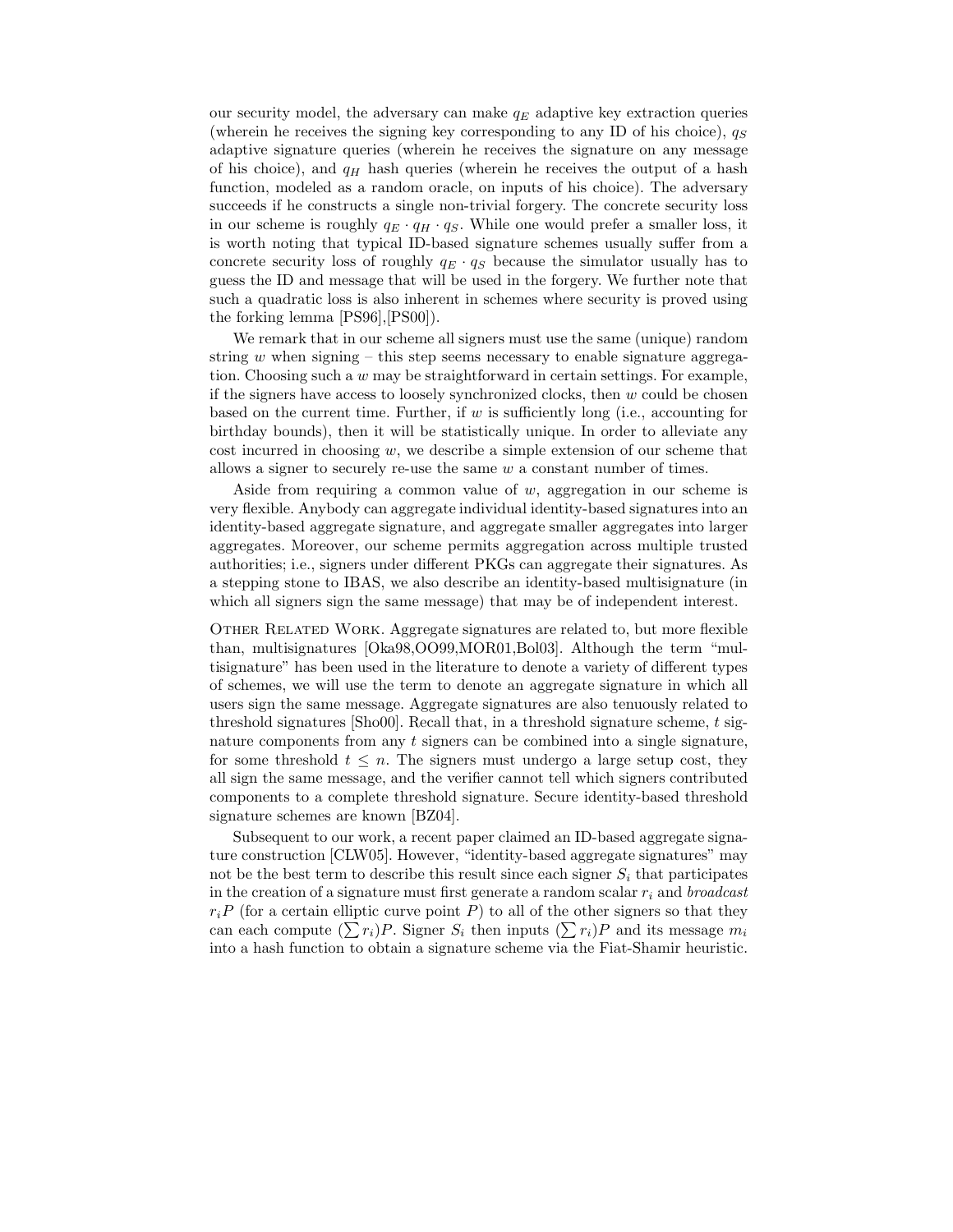Later, individual signatures can be aggregated. However, because of the large setup cost (in which the users essentially broadcast their key shares) and the fact that the signature cannot be verified until all of the signers contribute, this scheme actually bears some resemblance to an identity-based threshold signature scheme. Also subsequent to our work, Herranz [Her05] describes a Schnorr-based IBAS scheme that permits "partial" aggregation – that is, signatures can only be aggregated if they all come from the same signer.

Organization of the Paper. After providing some preliminaries in Section 2, we propose a definition of identity-based aggregate signatures in Section 3, together with the security model. Next, as a stepping stone to our IBAS construction, we give a simple identity-based multisignature scheme in Section 4. We provide our IBAS construction in Section 5 and describe the security proof in Section 6. Finally, we conclude and mention open problem in Section 7.

### 2 Preliminaries

Let  $\lambda$  denote the security parameter, which will be an an implicit input to the algorithms in our scheme. For a set  $S$ , we let  $|S|$  denote the number of elements in S, and  $x \stackrel{D}{\leftarrow} S$  denote the experiment of choosing  $x \in S$  according to probability distribution D.

#### 2.1 Bilinear Maps

Our IBAS scheme uses a bilinear map, which is often called a "pairing." Typically, the pairing used is a modified Weil or Tate pairing on a supersingular elliptic curve or abelian variety. However, we describe bilinear maps and the related mathematics in a more general format here.

Let  $\mathbb{G}_1$  and  $\mathbb{G}_2$  be two cyclic groups of some large prime order q. We write  $\mathbb{G}_1$  additively and  $\mathbb{G}_2$  multiplicatively.

**Admissible pairings:** We will call  $\hat{e}$  an *admissible pairing* if  $\hat{e}: \mathbb{G}_1 \times \mathbb{G}_1 \to \mathbb{G}_2$ is a map with the following properties:

- 1. Bilinear:  $\hat{e}(aQ, bR) = \hat{e}(Q, R)^{ab}$  for all  $Q, R \in \mathbb{G}_1$  and all  $a, b \in \mathbb{Z}$ .
- 2. Non-degenerate:  $\hat{e}(Q, R) \neq 1$  for some  $Q, R \in \mathbb{G}_1$ .
- 3. Computable: There is an efficient algorithm to compute  $\hat{e}(Q, R)$  for any  $Q, R \in \mathbb{G}_1$ .

Notice that  $\hat{e}$  is also symmetric – i.e.,  $\hat{e}(Q, R) = \hat{e}(R, Q)$  for all  $Q, R \in \mathbb{G}_1$  – since  $\hat{e}$  is bilinear and  $\mathbb{G}_1$  is a cyclic group.

### 2.2 Computational Assumptions

The security of our schemes is based on the assumed hardness of the computational Diffie-Hellman (CDH) problem in  $\mathbb{G}_1$ .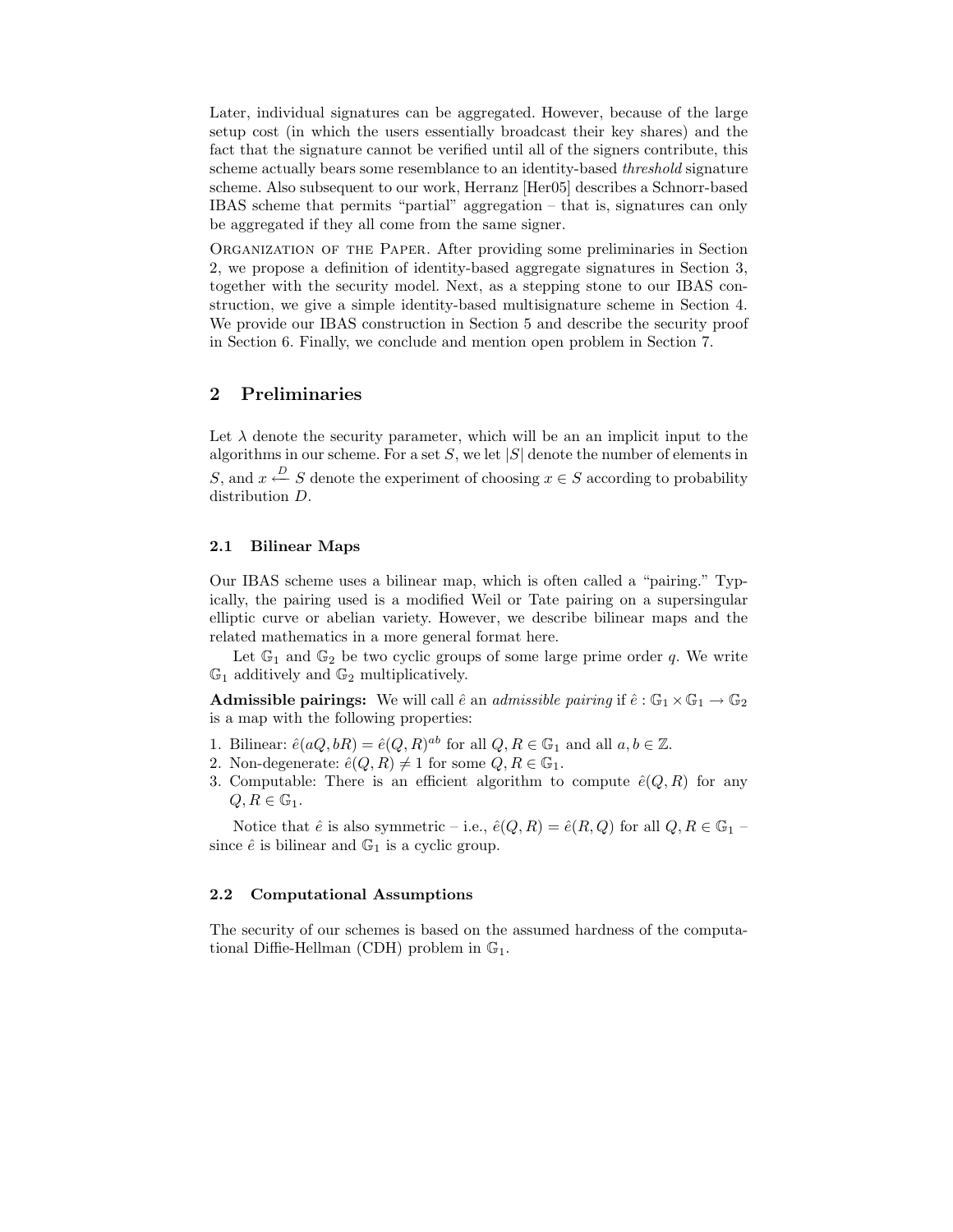Definition 1 (Computational Diffie-Hellman Problem in  $\mathbb{G}_1$  (CDH $_{\mathbb{G}_1}$ **Problem)).** Given  $P, aP, bP \in \mathbb{G}_1$ , as well as an admissible pairing  $\hat{e}: \mathbb{G}_1 \times$  $\mathbb{G}_1 \rightarrow \mathbb{G}_2$ , compute abP (for unknown randomly chosen  $a, b \in \mathbb{Z}/q\mathbb{Z}$ ).

An algorithm A has an advantage  $\epsilon$  in solving CDH<sub>G<sub>1</sub></sub> if  $Pr[\mathcal{A}(P, aP, bP)] =$  $abP] \geq \epsilon$ , where the probability is over the choice of P in  $\mathbb{G}_1$ , the random scalars a and b in  $\mathbb{Z}_q$ , and the random bits used by A. Our computational assumption is now formally defined as follows.

Definition 2 (Computational Diffie-Hellman Assumption in  $\mathbb{G}_1$  (CDH $_{\mathbb{G}_1}$ **Assumption)).** We say that the  $(t, \epsilon)$ -CDH<sub>G<sub>1</sub></sub> Assumption holds if no t-time algorithm A has advantage  $\epsilon$  in solving the CDH<sub>G<sub>1</sub></sub> Problem.

We may occasionally refer to the CDH<sub>G<sub>1</sub></sub> Assumption without specifying t or  $\epsilon$ . The CDH $_{G_1}$  Assumption underlies the security of numerous cryptosystems (e.g., [BLS01,BGLS03,CC03]), and is weaker than other commonly-used assumptions relating to bilinear maps, such as the "Bilinear Diffie-Hellman" assumption used in Boneh-Franklin (given  $P, aP, bP, cP \in \mathbb{G}_1$  and the bilinear map  $\hat{e}: \mathbb{G}_1 \times \mathbb{G}_1 \to$  $\mathbb{G}_2$ , it is hard to compute  $\hat{e}(P, P)^{abc} \in \mathbb{G}_2$ .

## 3 Identity-Based Aggregate Signatures

We now define the procedures involved in an IBAS scheme, and thereafter specify what it means for IBAS scheme to be secure.

#### 3.1 Components of an Identity-Based Aggregate Signature

An IBAS scheme is composed of five algorithms: key generation by the PKG, private key extraction by the PKG for individual users, signing by an individual user, aggregation of multiple individual signatures or aggregates of signatures, and verification of an identity-based aggregate signature:

- KeyGen takes  $1^{\lambda}$  as input and outputs a suitable key pair (Pk, Sk).
- KeyExt takes Sk and a user identity  $ID_i$  as input and outputs a user private  $key$  US $k_i$ .
- Sign takes  $USk_i$ , message  $m_i$  and possibly some state information w as input and outputs an individual identity-based signature  $\sigma_i$ .
- Agg takes as input Pk, w, two sets of identity-message pairs  $S_1$  and  $S_2$ , and two identity-based (aggregate) signatures  $\sigma_{S_1}$  and  $\sigma_{S_2}$  on the identity-message pairs contained in sets  $S_1$  and  $S_2$  respectively; if Verify(Pk,  $w, S_1, \sigma_{S_1}$ ) = Accept and Verify(Pk,  $w, S_2, \sigma_{S_2}$ ) = Accept, it outputs the identity-based aggregate signature  $\sigma_{S_1\cup S_2}$  on the identity-message pairs in  $S_1\cup S_2$  (where identity-message pairs may be repeated).
- Verify takes as input Pk, w, an identity-based aggregate signature  $\sigma_S$ , and a description of the identity-message pairs in set S, and outputs Accept if and only if  $\sigma_S$  could be a valid output of Sign or Agg for Pk, w and S.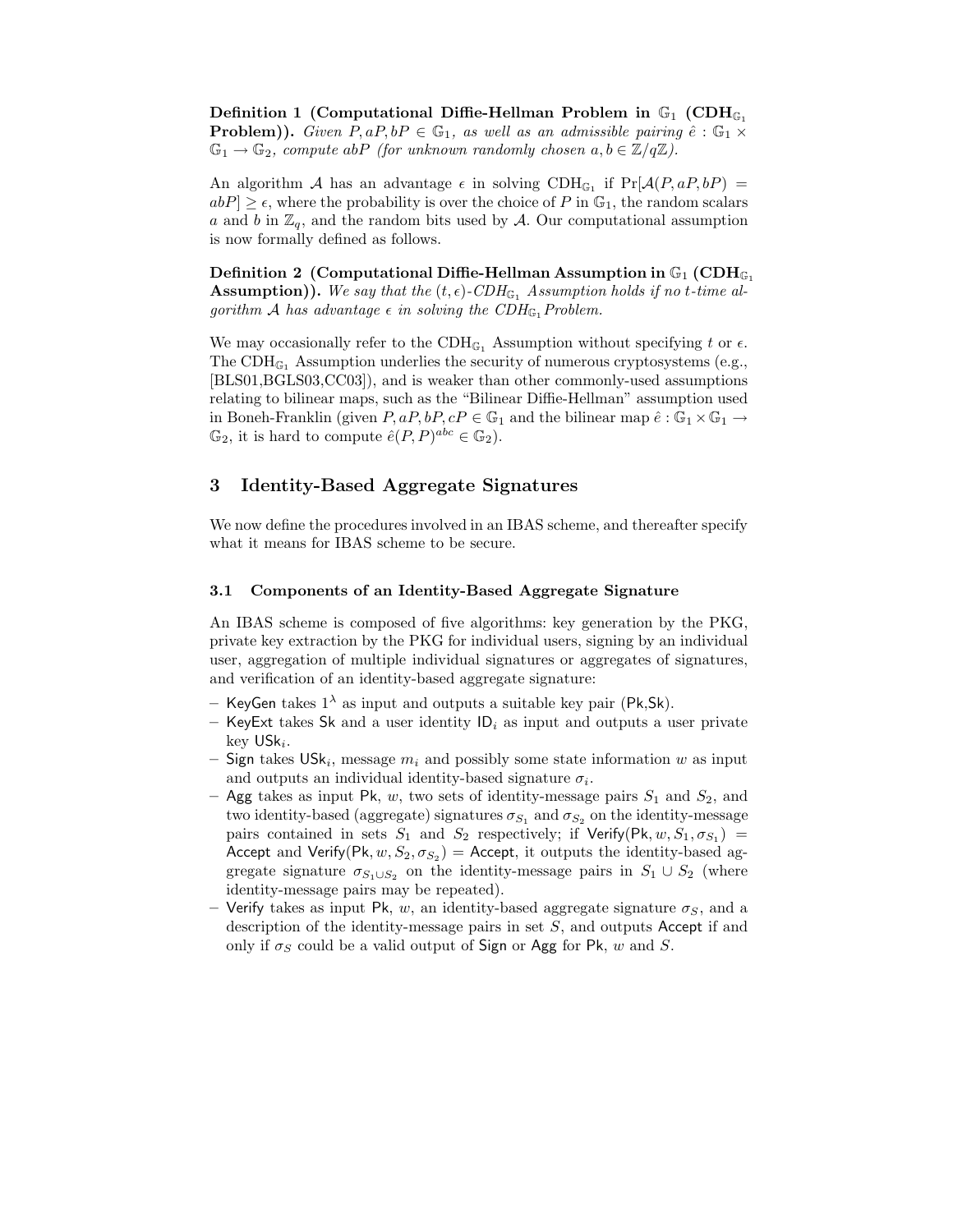*Remark 1.* Depending on the instantiation, the state information  $w$  may be empty. Also, it is possible that Sign and Agg may be inseparably combined into a single step in certain instantiations  $-$  e.g., if the IBAS scheme permits only sequential aggregation.

#### 3.2 Security Model

An IBAS scheme should be secure against existential forgery under an adaptivechosen-message and an adaptive-chosen-identity attack. Informally, existential forgery here means that the adversary attempts to forge an identity-based aggregate signature on identities and messages of his choice.

We formalize the identity-based aggregate signature model as follows. The adversary's goal is the existential forgery of an aggregate signature. We give the adversary the power to choose the identities on which it wishes to forge a signature, the power to request the identity-based private key on all but one of these identities, and the power to choose the state  $w$  used in its forgery. The adversary is also given access to a signing oracle on any desired identity. The adversary's advantage  $AdvIBAS_{\mathcal{A}}$  is defined as its probability of success (taken over the coin tosses of the key-generation algorithm and of  $A$ ) in the following game.

**Setup:** The adversary A is given the public key Pk of the PKG, an integer  $n$ , and any other needed parameters.

Queries: Proceeding adaptively,  $A$  may choose identities  $ID_i$  and request the private key US $\mathsf{k}_i$ . Also,  $\mathcal A$  may request an identity-based aggregate signature  $\sigma_S$ on  $(\mathsf{Pk}, w, S, \{m_i\}_{i=1}^{k-1})$  where  $S = \{\mathsf{ID}_i\}_{i=1}^{k-1}$ . We require that  $\overline{A}$  has not made a query  $(Pk, w, S', \{m_i'\}_{i=1}^{k-1})$  where  $ID_i \in S \cap S'$  and  $m_i' \neq m_i$ .

**Response:** For some  $(\mathsf{Pk}, \{ \mathsf{ID}_i \}_{i=1}^l, \{ m_i \}_{i=1}^l)$  for  $l \leq n$ , A outputs an identitybased aggregate signature  $\sigma_l$ .

A wins if  $\sigma_l$  is a valid signature on  $(\mathsf{Pk}, {\{\mathsf{ID}_i\}}_{i=1}^l, \{m_i\}_{i=1}^l)$ , and the signature is nontrivial – i.e., for some i,  $1 \leq i \leq l$ , A did not request the private key for  $ID_i$ and did not request a signature including the pair  $(ID_i, m_i)$ .

**Definition 3.** An IBAS adversary  $\mathcal{A}(t, \epsilon, n, q_H, q_E, q_S)$ -breaks an IBAS scheme in the above model if: for integer  $n$  as above,  $A$  runs in time at most  $t$ ;  $A$  makes at most  $q_H$  hash function queries, at most  $q_E$  private key extraction queries and at most  $q_S$  signing oracle queries; and  $\mathsf{AdvIBAS}_{\mathcal{A}}$  is at least  $\epsilon.$ 

**Definition 4.** An IBAS scheme is  $(t, \epsilon, n, q_H, q_E, q_S)$ -secure against existential forgery if no adversary  $(t, \epsilon, n, q_H, q_E, q_S)$ -breaks it.

### 4 An Identity-Based Multisignature Scheme

Before presenting our construction of an IBAS scheme, we address, as a stepping stone, the simpler problem of constructing an identity-based ad-hoc multisignature scheme. In this scheme, all signers sign the same message, possibly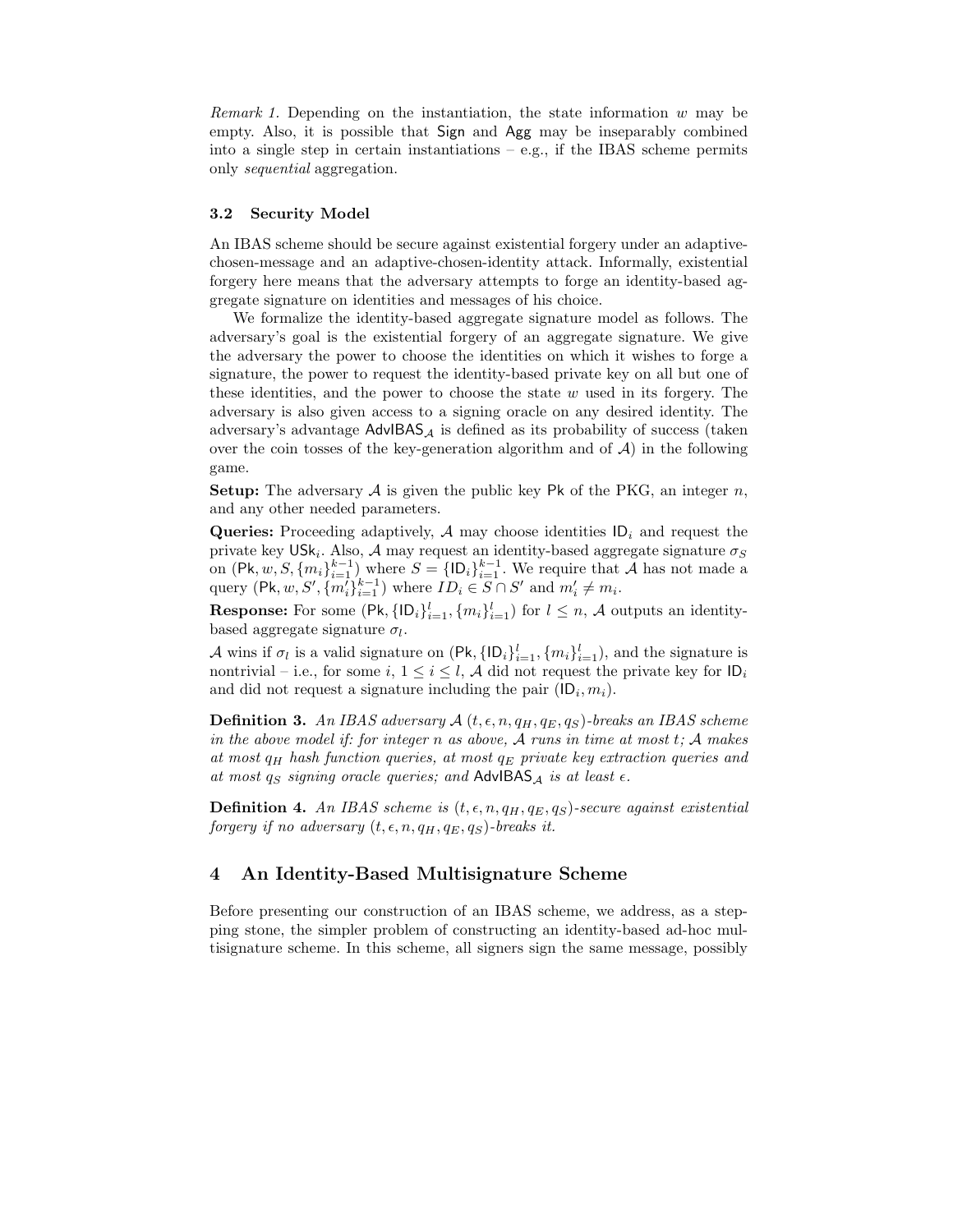in a completely decentralized fashion. Thereafter, any subset of the individual identity-based signatures on the message can be aggregated by anyone in any order. We use the term "ad hoc" to stress this flexibility.

Interestingly, the individual signatures in this identity-based multisignature scheme are very similar to one-level hierarchical identity-based signatures as presented by Gentry and Silverberg [GS02]. We modify their scheme slightly by hashing the message by itself, rather than together with the signer's identity, to enable aggregation; this makes our security reduction slightly looser. This construction will be instructive as to how one can "aggregate the randomness" provided by multiple signers. The scheme is as follows.

Setup: The Private Key Generator (PKG) generates parameters and keys essentially as in [GS02]. Specifically, it:

- 1. generates groups  $\mathbb{G}_1$  and  $\mathbb{G}_2$  of prime order q with admissible pairing  $\hat{e}: \mathbb{G}_1 \times$  $\mathbb{G}_1 \rightarrow \mathbb{G}_2;$
- 2. chooses an arbitrary generator  $P \in \mathbb{G}_1$ ;
- 3. picks a random  $s \in \mathbb{Z}/q\mathbb{Z}$  and sets  $Q = sP$ ;
- 4. chooses cryptographic hash functions  $H_1, H_2: \{0, 1\}^* \to \mathbb{G}_1$ .

The PKG's public key is  $(\mathbb{G}_1, \mathbb{G}_2, \hat{e}, P, Q, H_1, H_2)$ ; its secret is  $s \in \mathbb{Z}/q\mathbb{Z}$ .

**Private key extraction:** The client with identity  $|D_i|$  receives the value  $sP_i$ from the PKG as its private key, where  $P_i = H_1(|D_i) \in \mathbb{G}_1$ .

**Individual Signing:** To sign  $m$ , the signer with identity  $ID_i$ :

- 1. computes  $P_m = H_2(m) \in \mathbb{G}_1;$
- 2. generates random  $r_i \in \mathbb{Z}/q\mathbb{Z}$ ;
- 3. computes its signature  $(S'_i, T'_i)$ , where  $S'_i = r_i P_m + s P_i$  and  $T'_i = r_i P$ .

Aggregation: Anyone can aggregate a collection of individual signatures (on the same  $m$ ) into a multisignature. In particular, individual signatures  $(S'_i, T'_i)$ for  $1 \leq i \leq n$  can be aggregated into  $(S_n, T_n)$ , where  $S_n = \sum_{i=1}^n S'_i$  and  $T_n =$  $\sum_{i=1}^n T'_i$ .

**Verification:** Let  $(S_n, T_n)$  be the multisignature (where *n* is the number of signers). The verifier checks that:

$$
\hat{e}(S_n, P) = \hat{e}(T_n, P_m)\hat{e}(Q, \sum_{i=1}^n P_i) ,
$$

where  $P_i = H_1(|D_i|)$  and  $P_m = H_2(m)$ .

Notice how, although each of the individual identity-based signatures is randomized, the randomness is "aggregated" into the scalar coefficient of  $P_m$ , the element of  $\mathbb{G}_1$  corresponding to the common message being signed. Notice also that aggregation is perfectly flexible. Users generate their signatures in a decentralized fashion; later, anyone can aggregate them. The users do not need to maintain any state. Verification requires only three pairing computations (and n point additions).

In the full version [GR06], we give a proof of the following theorem.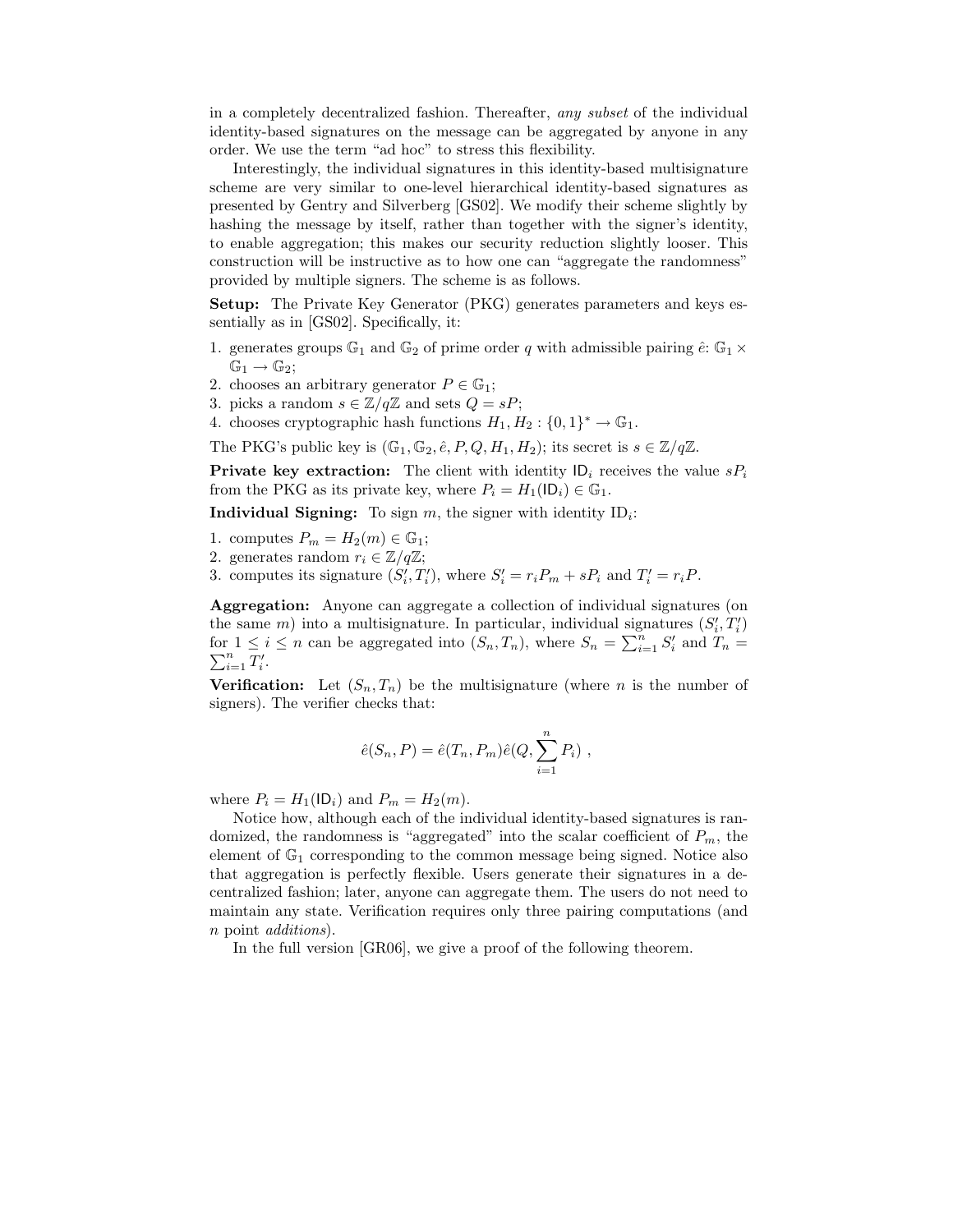**Theorem 1.** Let A be an adversary that  $(t, \epsilon, n, q_E, q_S)$ -breaks the identity-based multisignature scheme. Then, there exists an algorithm  $\mathcal B$  that solves  $CDH_{\mathbb{G}_1}$  in time  $O(t) + O(\log^3 q)$  with probability at least  $\epsilon (1 - 1/q)/64(q_E + q_S)^2$ .

# 5 Construction of an Identity-Based Aggregate Signature Scheme

In our identity-based multisignature scheme, we were able to aggregate the randomness contributed by the individual signers into the scalar coefficient of the common message point  $P_m$ . However, for IBAS, signers may sign distinct messages, and aggregating the signers' randomness seems difficult. Our solution to this problem, at a high level, is simply to create a "dummy message"  $w$  that is mapped to an element  $P_w$  of  $\mathbb{G}_1$  whose scalar coefficient provides a place where individual signers can aggregate their randomness, and to embed messages into individual signatures using a different mechanism. The details follow.

Setup: The Private Key Generator (PKG) generates parameters and keys essentially as above. Specifically, it:

- 1. generates groups  $\mathbb{G}_1$  and  $\mathbb{G}_2$  of prime order q and an admissible pairing  $\hat{e}$ .  $\mathbb{G}_1 \times \mathbb{G}_1 \to \mathbb{G}_2;$
- 2. chooses an arbitrary generator  $P \in \mathbb{G}_1$ ;
- 3. picks a random  $s \in \mathbb{Z}/q\mathbb{Z}$  and sets  $Q = sP$ ;
- 4. chooses a cryptographic hash functions  $H_1, H_2 : \{0,1\}^* \to \mathbb{G}_1$  and  $H_3$ :  ${0,1}^* \rightarrow \mathbb{Z}/q\mathbb{Z}.$

The system parameters are params =  $(\mathbb{G}_1, \mathbb{G}_2, \hat{e}, P, Q, H_1, H_2, H_3)$ . The root PKG's secret is  $s \in \mathbb{Z}/q\mathbb{Z}$ .

**Private key generation:** The client with identity  $ID_i$  receives from the PKG the values of  $sP_{i,j}$  for  $j \in \{0,1\}$ , where  $P_{i,j} = H_1(\mathbb{ID}_i, j) \in \mathbb{G}_1$ .

Individual Signing: The first signer chooses a string  $w$  that it has never used before. Each subsequent signer checks that it has not used the string  $w$ chosen by the first signer. (Alternatively, different signers may arrive at the same w independently – e.g., if they issue signatures according to a pre-established schedule.) To sign  $m_i$ , the signer with identity  $ID_i$ :

- 1. computes  $P_w = H_2(w) \in \mathbb{G}_1;$
- 2. computes  $c_i = H_3(m_i, \mathrm{ID}_i, w) \in \mathbb{Z}/q\mathbb{Z};$
- 3. generates random  $r_i \in \mathbb{Z}/q\mathbb{Z}$ ;
- 4. computes its signature  $(w, S'_i, T'_i)$ , where  $S'_i = r_i P_w + s P_{i,0} + c_i s P_{i,1}$  and  $T_i' = r_i P$ .

Aggregation: Anyone can aggregate a collection of individual signatures that use the same string w. For example, individual signatures  $(w, S'_i, T'_i)$  for  $1 \leq i \leq n$ can be aggregated into  $(w, S_n, T_n)$ , where  $S_n = \sum_{i=1}^n S'_i$  and  $T_n = \sum_{i=1}^n T'_i$ . Our security proof does not permit the aggregation of individual (or aggregate) signatures that use different  $w$ 's.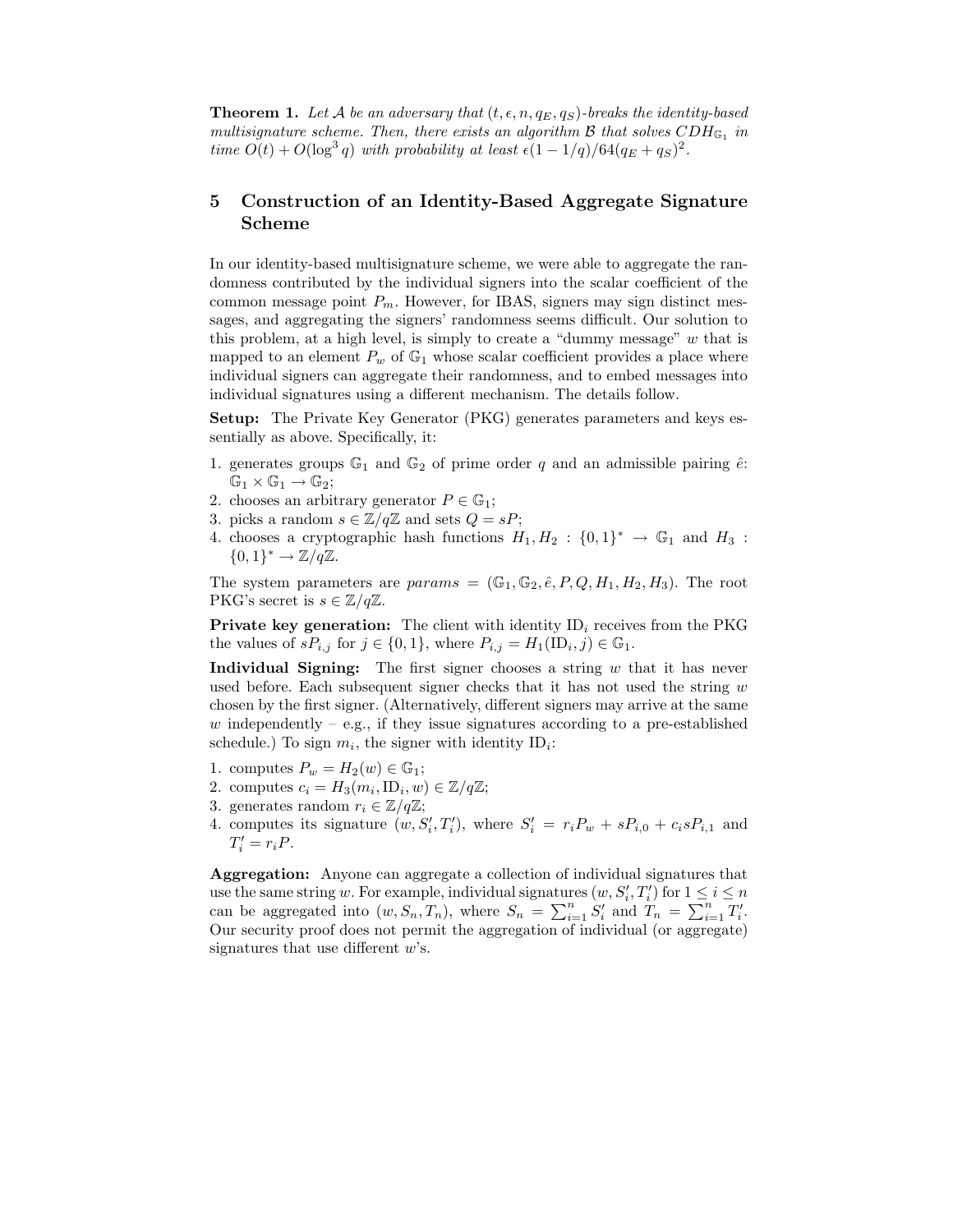**Verification:** Let  $(w, S_n, T_n)$  be the identity-based aggregate signature (where  $n$  is the number of signers). The verifier checks that:

$$
\hat{e}(S_n, P) = \hat{e}(T_n, P_w)\hat{e}(Q, \sum_{i=1}^n P_{i,0} + \sum_{i=1}^n c_i P_{i,1}),
$$

where  $P_{i,j} = H_1(ID_i, j)$ ,  $P_w = H_2(w)$  and  $c_i = H_3(m_i, ID_i, w)$ , as above.

Remark 2. This scheme is reasonably efficient. Unlike the BGLS [BGLS03] aggregate signature, this scheme requires a constant number of pairing computations for verification (though the total work is still linear in the number of signers).

Remark 3. If we were to just set the signature to be  $sP_{i,0} + c_1sP_{i,1}$ , then after two signatures an adversary will likely be able to recover the values of  $sP_{i,0}$ and  $sP_{i,1}$  using linear algebra. The purpose of the one-time-use  $P_w$  is to disturb this linearity, while providing a place where all the signers can "aggregate their randomness."

Remark 4. To allow each signer to produce  $k$  individual identity-based signatures with a single value of  $w$ , we can change private key generation so that the client with identity ID<sub>i</sub> receives from the PKG the values of  $sP_{i,j}$ for  $j \in [0, k]$ , where  $P_{i,j} = H_1(\mathbb{ID}_i, j) \in \mathbb{G}_1$ . To sign, the signer computes  $c_{ij} = H_3(m_i, \text{ID}_i, w, j)$  for  $1 \le i \le k$ , and sets  $S'_i = r_i P_w + s P_{i,0} + \sum_{j=1}^k c_{ij} s P_{i,j}$ . The result of the signing procedure is the same, and verification is modified in the obvious fashion.

Remark 5. It is possible to aggregate individual identity-based signatures even if the signers have different PKGs, and the security proof goes through. However, to verify such a multiple-PKG identity-based aggregate signature, the verifier needs the public key of every PKG. Thus, from a bandwidth perspective, the single-PKG case is optimal.

# 6 The Security of Our IBAS Construction

We start by providing some intuition for how an algorithm  $\beta$  can solve a computational Diffie-Hellman problem – i.e., compute  $sP'$  from P,  $sP$ , and P' – by interacting with an algorithm  $A$  that breaks our IBAS scheme. The security proof for the multisignature scheme in the full version [GR06] provides additional intuition. During the interaction,  $\beta$  must either respond correctly to  $\mathcal{A}$ 's queries, or abort.  $\mathcal A$  can make several types of queries:

1.  $H_1$  and Extraction Queries: A can ask for the identity-based private keys  $sP_{i,j}$  for  $j \in \{0,1\}$  that correspond to identity  $\mathsf{ID}_i$ . B handles these queries through its control of the  $H_1$  oracle. In particular, it usually generates  $P_{i,j}$ in such a way that it knows  $b_{i,j} = \log_P P_{i,j}$ ; then, it can compute  $sP_{i,j}$  =  $b_{i,j} sP$ . However,  $\beta$  occasionally sets  $P_{i,j} = b_{i,j}P + b'_{i,j}P'$ . In this case,  $\beta$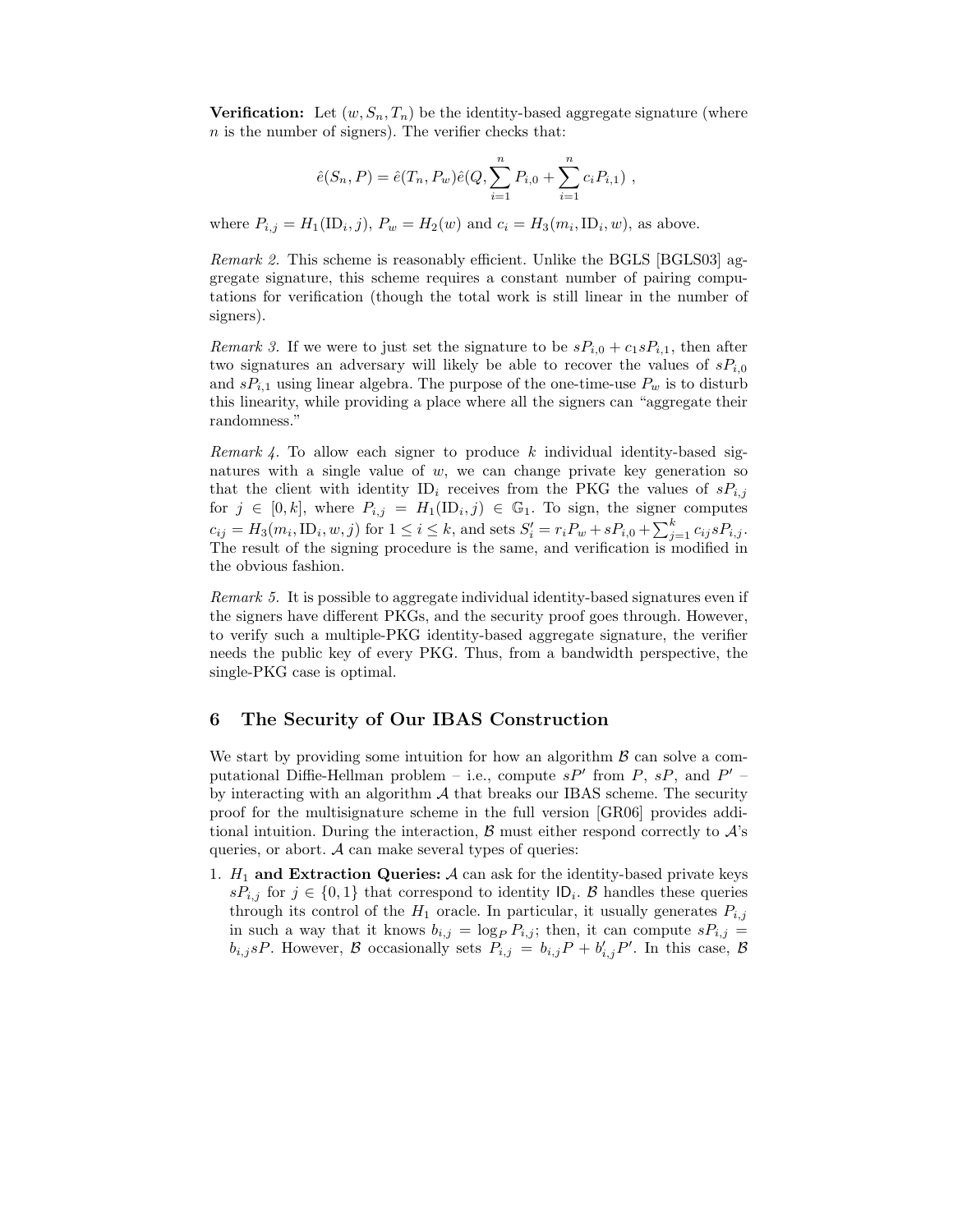cannot respond to an extraction query on  $\mathsf{ID}_i$ , but if A later chooses  $\mathsf{ID}_i$  as a target identity,  $\mathcal{A}$ 's forgery may help  $\mathcal{B}$  solve its computational Diffie-Hellman problem.

- 2.  $H_2$  queries:  $\beta$ , through its control over the  $H_2$  oracle, will usually generate  $P_w$  in such a way that it knows  $d_w = \log_{P'} P_w$ , but occasionally generates  $P_w$ so that it knows  $c_w = \log_P P_w$  instead.
- 3.  $H_3$  and signature queries:  $\mathcal{B}$ 's control over the  $H_2$  and  $H_3$  oracles helps it to respond to signature queries regarding the tuple  $(\mathsf{ID}_i, m_j, w_k)$  when it cannot even extract the private key corresponding to  $\mathsf{ID}_i$ . How can  $\mathcal B$  generate valid and consistent values of  $P_{i,0}$ ,  $P_{i,1}$ ,  $P_{w_k}$ ,  $d_{i,j,k} = H_3(\mathsf{ID}_i, m_j, w_k)$ ,  $S'_i$  $rP_{w_k} + sP_{i,0} + d_{ijk}sP_{i,1}$  and  $T'_i = rP$  in such a situation? In particular, how can it generate  $S_i'$ , which seems to require that  $\beta$  know  $sP'$ ? If  $\beta$  knows  $\log_{P'} P_w$ , it can compute the value of r' such that  $r'sP_w$  "cancels out" the multiple of  $sP'$  that comes from the final two terms; it then sets  $T'_i$  to be  $r'sP$ . If B doesn't know  $\log_{P'} P_w$ , it has one more trick it can use; occasionally, B sets  $d_{ijk}$  to be the unique value in  $\mathbb{Z}/q\mathbb{Z}$  that causes the multiples of  $sP'$  in the final two terms to cancel. In this case,  $\beta$  can produce a valid signature. Once this unique value is revealed for a given  $ID_i$ , it cannot use this trick again (otherwise, the simulation will not be convincing to  $A$ ).

If  $\beta$  is lucky, its simulation does not abort and  $\mathcal A$  produces a forgery on a tuple  $(\mathsf{ID}_i, m_j, w_k)$  for which it does not know  $\log_P P_{i,j}$ , does know  $\log_P P_w$ , and where  $d_{ijk}$  was not chosen using the trick above. In this case, A's forgery gives B the value of  $sP'$  with extremely high probability.

The following theorem characterizes the security of our IBAS scheme.

**Theorem 2.** Let A be an adversary that  $(t, \epsilon, n, q_{H_3}, q_E, q_S)$ -breaks the IBAS scheme. Then, there exists an algorithm  $\beta$  that solves  $CDH_{\mathbb{G}_1}$  in time  $O(t)$  +  $O(\log^3 q)$  with success probability at least  $\epsilon/1024q_Eq_S(q_{H_3}-q_S)$ .

**Proof:** Algorithm  $\mathcal{B}$  is given an instance  $(P, Q, P', \hat{e})$  (for  $Q = sP$ ) of the  $CDH_{\mathbb{G}_1}$ problem, and will interact with algorithm  $A$  as follows in an attempt to compute  $sP'$ .

**Setup:** B sets the public key of the PKG to be  $(\mathbb{G}_1, \mathbb{G}_2, \hat{e}, P, Q, H_1, H_2, H_3)$ , and it transmits this key to A. Here the  $H_i$ 's are random oracles controlled by  $\mathcal{B}$ .

**Hash Queries:** A can make an  $H_1$ -query,  $H_2$ -query, or  $H_3$ -query at any time.  $B$  gives identical responses to identical queries, maintaining lists relating to its previous hash query responses for consistency.  $\beta$  also maintains  $H_3$ -list2, which addresses certain special cases of the  $H_3$  simulation. B responds to  $\mathcal{A}$ 's  $H_1$ -query on  $(\mathsf{ID}_i, j)$  as follows:

For  $\mathcal{A}$ 's  $H_1$ -query on  $(\mathsf{ID}_i, j)$  for  $j \in \{0, 1\}$ :

- 1. If  $ID_i$  was in a previous  $H_1$ -query,  $\mathcal B$  recovers  $(b_{i0}, b'_{i0}, b_{i1}, b'_{i1})$  from its  $H_1$ -list.
- 2. Else, B generates a random  $H_1$ -coin<sub>i</sub>  $\in \{0,1\}$  so that  $Pr[H_1\text{-}coin_i = 0] = \delta_1$ for  $\delta_1$  to be determined later. If  $H_1$ -coin<sub>i</sub> = 0, B generates random  $b_{i0}, b_{i1} \in$  $\mathbb{Z}/q\mathbb{Z}$  and sets  $b'_{i0} = b'_{i1} = 0$ ; else, it generates random  $b_{i0}, b'_{i0}, b_{i1}, b'_{i1} \in \mathbb{Z}/q\mathbb{Z}$ .  $\mathcal{B}$  logs  $(\mathsf{ID}_i, H_1\text{-}\overline{\text{coin}}_i, b_{i0}, b'_{i0}, b_{i1}, b'_{i1})$  in its  $H_1$ -list.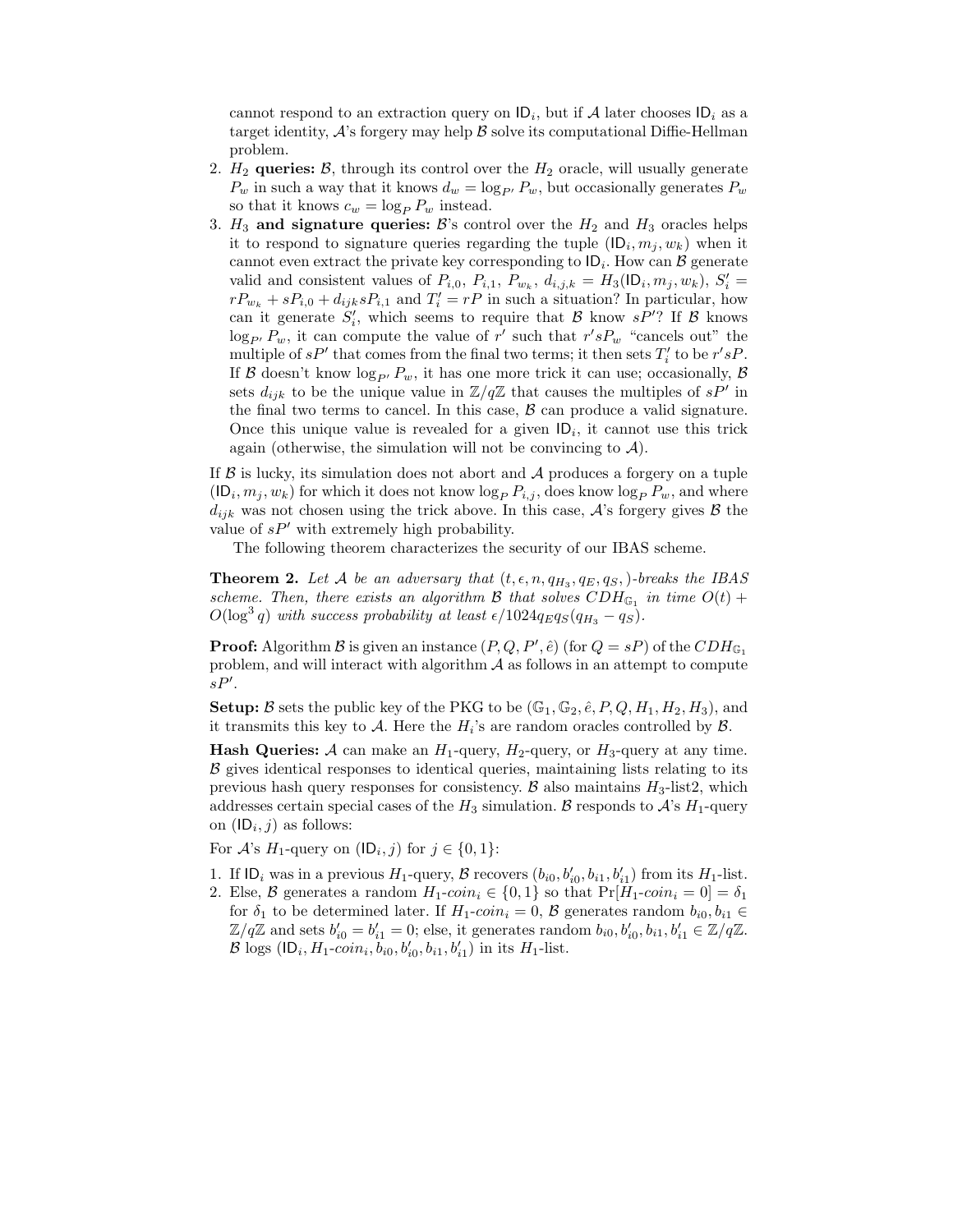3. B responds with  $H_1(\mathsf{ID}_i, j) = P_{ij} = b_{ij}P + b'_{ij}P'.$ 

For  $A$ 's  $H_2$ -query on  $w_k$ :

- 1. If  $w_k$  was in a previous  $H_2$ -query,  $\beta$  recovers  $c_k$  from its  $H_2$ -list.
- 2. Else, B generates a random  $H_2\text{-}coin_k \in \{0,1\}$  so that  $\Pr[H_1\text{-}coin_i = 0] = \delta_2$ for  $\delta_2$  to be determined later. B generates a random  $c_k \in (\mathbb{Z}/q\mathbb{Z})^*$ . It logs  $(w_k, H_2\text{-}coin_k)$  in its  $H_2$ -list.
- 3. If  $H_2\text{-}coin_k = 0$ ,  $\beta$  responds with  $H_2(w_k) = P_{w_k} = c_k P'$ ; otherwise, it responds with  $H_2(w_k) = P_{w_k} = c_k P$ .

For  $A$ 's  $H_3$ -query on  $(\mathsf{ID}_i, m_j, w_k)$ :

- 1. If  $(\mathsf{ID}_i, m_j, w_k)$  was in a previous  $H_3$ -query,  $\mathcal B$  recovers  $d_{ijk}$  from its  $H_3$ -list.
- 2. Else,  $\beta$  runs an  $H_1$ -query on  $\mathcal{(ID}_i, 0)$  to recover  $b'_{i0}$  and  $b'_{i1}$  from its  $H_1$ -list.  $\beta$ generates a random  $H_3\text{-}coin_{ijk} \in \{0, 1\}$  so that  $\Pr[H_3\text{-}coin_{ijk} = 0] = \delta_3$  for  $\delta_3$  to be determined later.
	- (a) If  $H_1$ -coin<sub>i</sub> = 1,  $H_2$ -coin<sub>k</sub> = 1, and  $H_3$ -coin<sub>ijk</sub> = 0,  $\beta$  checks whether  $H_3$ list2 contains a tuple  $(\mathsf{ID}_{i'}, m_{j'}, w_{k'}) \neq (\mathsf{ID}_{i'}, m_{j'}, w_{k'})$  with  $\mathsf{ID}_{i'} = \mathsf{ID}_{i}$ . If so, B aborts. If not, it puts  $(\mathsf{ID}_i, m_j, w_k)$  in  $H_3$ -list2 and sets  $d_{ijk} =$  $-b'_{i0}/b'_{i1} \pmod{q}.$
	- (b) If  $H_1$ -coin<sub>i</sub> = 0,  $H_2$ -coin<sub>k</sub> = 0, or  $H_3$ -coin<sub>ijk</sub> = 1,  $\beta$  generates a random  $d_{ijk} \in (\mathbb{Z}/q\mathbb{Z})^*$ .
	- (c)  $\beta$  logs  $(\mathsf{ID}_i, m_j, w_k, H_3\text{-}coin_{ijk}, d_{ijk})$  in its  $H_3\text{-}list.$
- 3. B responds with  $H_3(\mathsf{ID}_i, m_j, w_k) = d_{ijk}$ .

**Extraction Queries:** When A requests the private key corresponding to  $ID_i$ ,  $\mathcal B$  recovers  $(H_1 \text{-} coin_i, b_{i0}, b'_{i0})$ . If  $H_1 \text{-} coin_i = 0$ ,  $\mathcal B$  responds with  $(sP_{i,0}, sP_{i,1}) =$  $(b_{i0}Q, b_{i1}Q)$ . If  $H_1$ -coi $n_i = 1$ ,  $\beta$  aborts.

**Signature Queries:** When A requests a (new) signature on  $(\mathsf{ID}_i, m_j, w_k)$ , B first confirms that A has not previously requested a signature by  $\mathsf{ID}_i$  on  $w_k$ (otherwise, it is an improper query). Then,  $\beta$  proceeds as follows:

- 1. If  $H_1$ -coin<sub>i</sub> =  $H_2$ -coin<sub>k</sub> =  $H_3$ -coin<sub>ijk</sub> = 1,  $\beta$  aborts.
- 2. If  $H_1\text{-}coin_i = 0$ , B generates random  $r \in \mathbb{Z}/q\mathbb{Z}$  and outputs the signature  $(w_k, S'_i, T'_i)$ , where  $S'_i = sP_{i,0} + d_{ijk}sP_{i,1} + rP_{w_k} = b_{i0}Q + d_{ijk}b_{i1}Q + rP_{w_k}$ and  $T'_i = rP$ .
- 3. If  $H_1$ -coin<sub>i</sub> = 1 and  $H_2$ -coin<sub>k</sub> = 0, B generates random  $r \in \mathbb{Z}/q\mathbb{Z}$  and outputs the signature  $(w_k, S'_i, T'_i)$ , where

$$
S'_{i} = sP_{i,0} + d_{ijk}sP_{i,1} + (r - (b'_{i0} + d_{ijk}b'_{i1})sc_{k}^{-1})P_{w_{k}}
$$
  
=  $b_{i0}Q + b'_{i0}sP' + d_{ijk}b_{i1}Q + d_{ijk}b'_{i1}sP' + rc_{k}P' - (b'_{i0} + d_{ijk}b'_{i1})sP'$   
=  $b_{i0}Q + d_{ijk}b_{i1}Q + rc_{k}P'$ , and  
 $T'_{i} = (r - (b'_{i0} + d_{ijk}b'_{i1})sc_{k}^{-1})P = rP - (b'_{i0} + d_{ijk}b'_{i1})c_{k}^{-1}Q$ .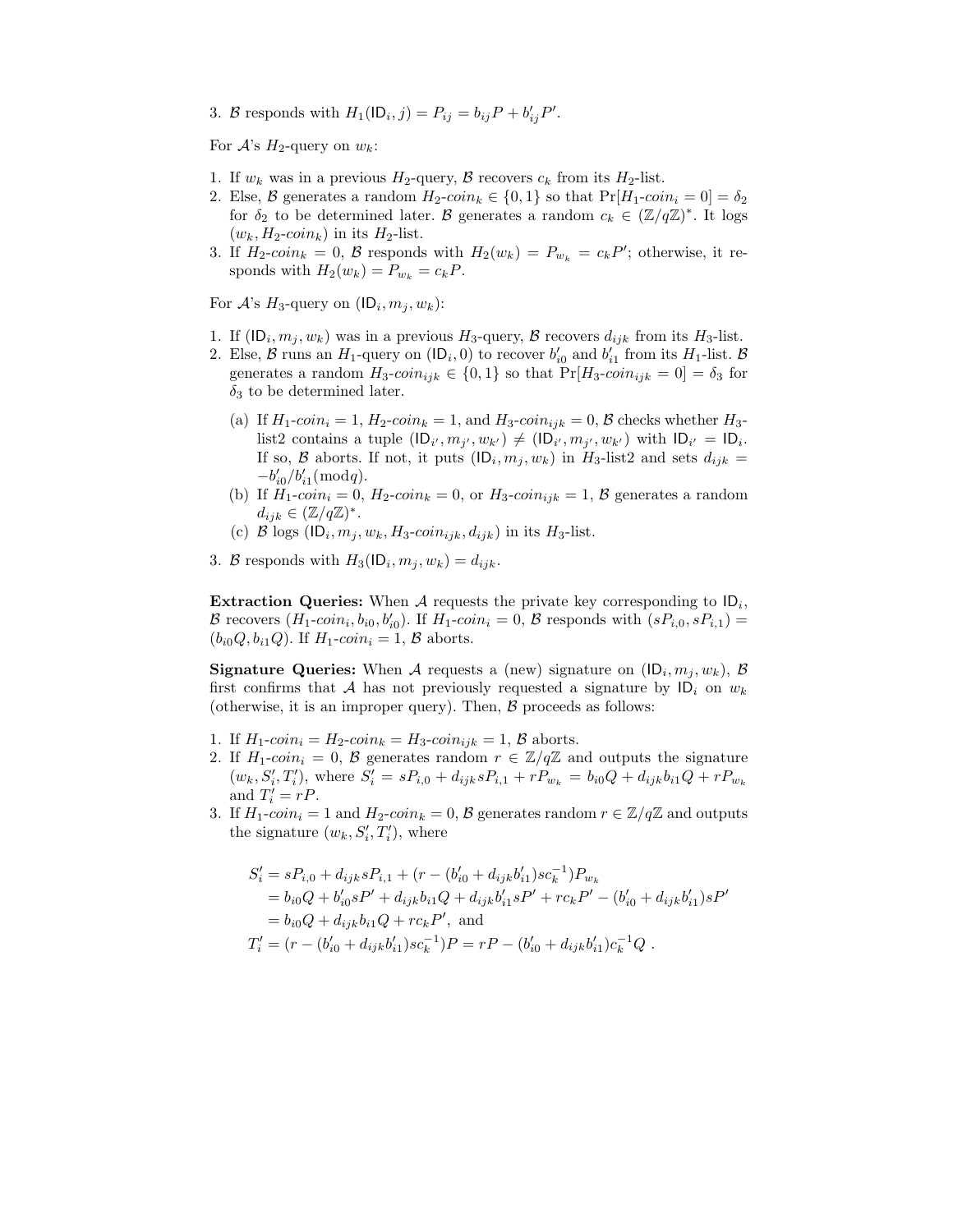4. If  $H_1$ -coin<sub>i</sub> =  $H_2$ -coin<sub>k</sub> = 1 and  $H_3$ -coin<sub>ijk</sub> = 0,  $\beta$  generates random  $r \in$  $\mathbb{Z}/q\mathbb{Z}$  and outputs the signature  $(w_k, S'_i, T'_i)$ , where  $T'_i = rP$ , and

$$
S'_{i} = sP_{i,0} + d_{ijk}sP_{i,1} + rP_{w_{k}}
$$
  
=  $b_{i0}Q + b'_{i0}sP' + d_{ijk}b_{i1}Q - (b'_{i0}/b'_{i1})b'_{i1}sP' + rc_{k}P$   
=  $b_{i0}Q + d_{ijk}b_{i1}Q + rc_{k}P$ .

A's Response: Finally, with probability at least  $\epsilon$ , A outputs  $\{|\mathsf{D}_i\}_{i=1}^l$  and  ${m_j}_{j=1}^l$  with  $l \leq n$ , and string  $w_K$ , such that there exists  $I, J \in [1, l]$  such that it has not extracted the private key for  $ID<sub>I</sub>$  or requested a signature for  $(ID_I, m_J, w_K)$ . In addition, it also outputs an identity-based aggregate signature  $(w_K, S_l, T_l)$  satisfying the equation

$$
\hat{e}(S_l, P) = \hat{e}(T_l, P_{w_K})\hat{e}(sP, \sum_{i=1}^l P_{i,0} + \sum_{i=1}^l c_i P_{i,1}),
$$

where  $P_{i,b} = H_1(ID_i, b)$ ,  $P_{w_K} = H_2(w_K)$  and  $c_i = H_3(m_j, ID_i, w_K)$  as required. B's Final Action: If it is not the case that the above  $(I, J, K)$  can satisfy  $H_1$  $coin_I = H_2\text{-}coin_J = H_3\text{-}coin_{IJK} = 1$ , then B aborts. Otherwise, it can solve its instance of  $CDH_{\mathbb{G}_1}$  with probability  $1 - 1/q$  as follows.

A's forgery has the form  $(S_l, T_l)$ , where  $T_l = rP$  and  $S_l = rP_{w_K} + \sum_{i=1}^l sP_{i,0} +$  $c_i s P_{i,1}$ , where we let  $c_i = H_3(\mathsf{ID}_i, m_j, w_K)$  be the hash of the tuple "signed" by the entity with identity  $ID_i$ . Since  $H_2\text{-}coin_k = 1$ ,  $\beta$  knows the discrete logarithm  $c_K$  of  $P_{w_K}$  with respect to P. It can therefore compute:

$$
S_l - c_K T_l = \sum_{i=1}^l sP_{i,0} + c_i sP_{i,1} = s \left( \sum_{i=1}^l b_{i,0} P + b'_{i,0} P' + c_i (b_{i,1} P + b'_{i,1} P') \right)
$$
  
=  $s \left( \sum_{i=1}^l (b_{i,0} + c_i b_{i,1}) \right) P + s \left( \sum_{i=1}^l (b'_{i,0} + c_i b'_{i,1}) \right) P'.$ 

If  $H_1\text{-}coin_i = H_3\text{-}coin_{ijk} = 1$  for at least one of the signed tuples, then the probability that  $\sum_{i=1}^{l} (b'_{i,0} + c_i b'_{i,1}) \neq 0$  is  $1 - 1/q$ ; if  $\sum_{i=1}^{l} (b'_{i,0} + c_i b'_{i,1}) \neq 0$ ,  $\beta$ can easily derive  $sP'$  from the expression above.

We now demonstrate that the above simulation is perfect. The analysis assumes that  $A$  makes no redundant queries and that  $A$  must make an  $H_3$  query on a tuple  $(\mathsf{ID}_i, m_j, w_k)$  before making a signature query on it. Let  $\mathcal E$  represent the set of extraction query responses that  $\beta$  has made up to a specified point in the simulation; similarly, let S be the set of signature query responses, and  $\mathcal{H}_i$ be the set of  $H_i$  query responses for  $i \in \{1,2,3\}$ . Let  $E_{1,*,*}$  be the event that  $H_1\text{-}coin_i = 1$ ; here, "\*" means that  $H_2\text{-}coin_k$  and  $H_3\text{-}coin_{ijk}$  may each be 0 or 1. Let  $E_{1,1,*}, E_{1,1,1}$  and  $E_{1,1,0}$  denote the corresponding events in the obvious way.

**Perfect Simulation:** We claim that, if  $\beta$  does not abort,  $\mathcal{A}$ 's view is the same as in the "real" attack. In the "real" attack, each of the hash functions  $H_i$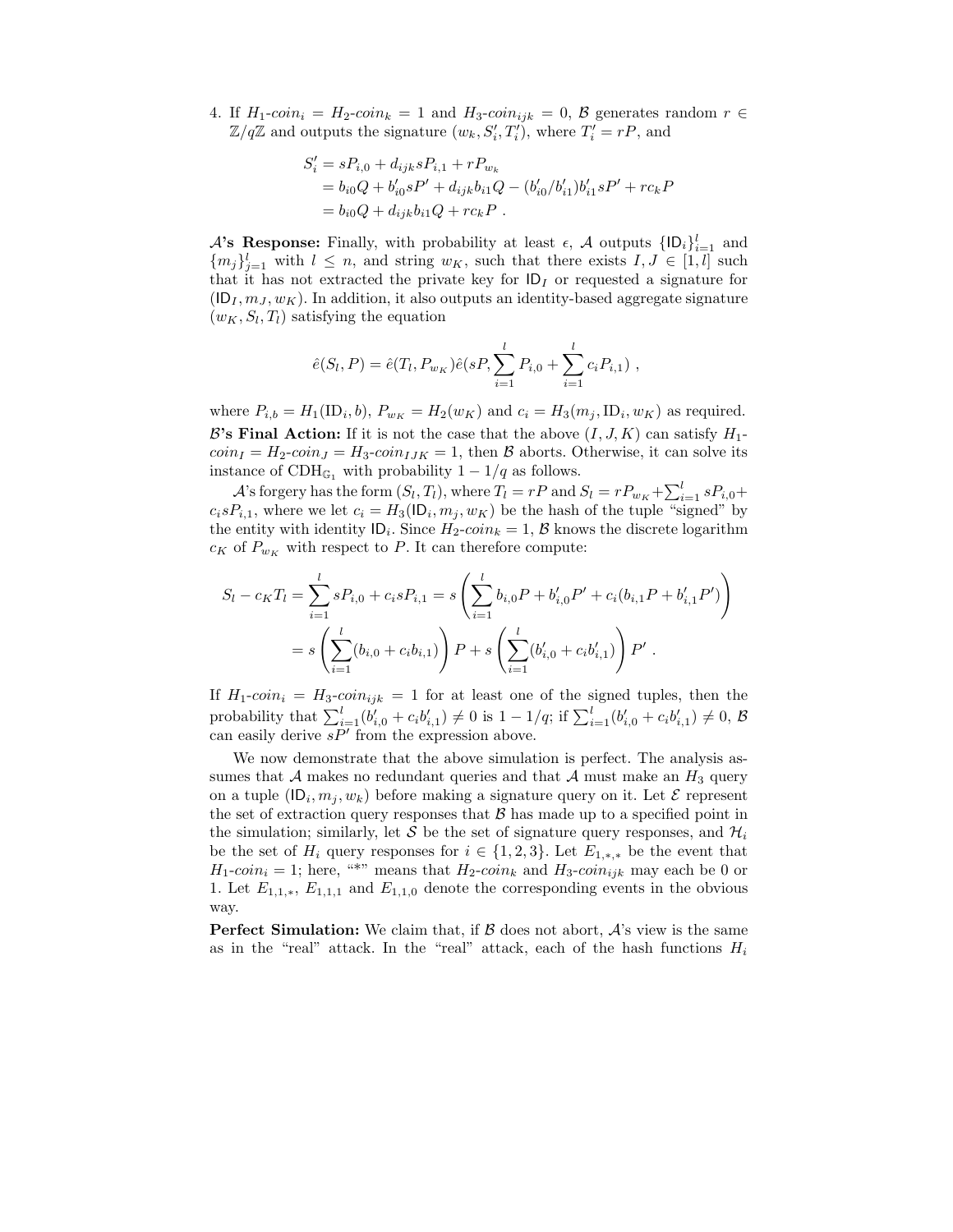behave like random functions. Then, given the values of  $P_{i,j} = H_1(\mathsf{ID}_i, j)$ ,  $P_{w_k} =$  $H_2(w_k)$ , and  $d_{ijk} = H_3(\mathsf{ID}_i, m_j, w_k)$ , we choose a signature uniformly from:

 $\{(w_k, S'_i, T'_i) : S'_i = sP_{i,0} + d_{ijk}sP_{i,1} + rP_w, T'_i = rP, r \in \mathbb{Z}/q\mathbb{Z}\}.$ 

Similarly, in the simulation, we choose a signature uniformly from  $\{(w_k, S'_i, T'_i):$  $S_i' = sP_{i,0} + d_{ijk}sP_{i,1} + rP_w$ ,  $T_i' = rP, r \in \mathbb{Z}/q\mathbb{Z}$  given values of  $P_{i,j} = H_1(\mathsf{ID}_i, j)$ ,  $P_{w_k} = H_2(w_k)$ , and  $d_{ijk} = H_3(\mathsf{ID}_i, m_j, w_k)$ . Also, the  $H_i$  behave like random functions – i.e., they are one-to-one and the outputs are chosen with uniform distribution. The only case in which this may not be obvious is when  $H_1$ -coin<sub>i</sub> =  $H_2\text{-}coin_k = 1$  and  $H_3\text{-}coin_{ijk} = 0$ . In this case, unless A has made a previous  $H_3$  query on  $(\mathsf{ID}_i, m_{j'}, w_{k'}) \neq (\mathsf{ID}_i, m_j, w_k)$  for which  $H_1\text{-}coin_i = H_2\text{-}coin_{k'} = 1$ and  $H_3\text{-}coin_{ij'k'} = 0$  (in which case  $\mathcal B$  aborts),  $\mathcal B$  sets  $H_3(\mathsf{ID}_i, m_j, w_k)$  to be  $-b'_{i0}/b'_{i1}(\bmod q)$  (rather than choosing the  $H_3$  output uniformly randomly).

However, the value of  $-b'_{i0}/b'_{i1}$  (mod q) is itself uniformly random. More specifically, given  $A$ 's view up until the  $H_3$  query on  $(\mathsf{ID}_i, m_j, w_k)$  – namely, the sets  $\mathcal{E}, \mathcal{S}, \text{ and } \{H_i\}$  – we have that

$$
Pr[H_3(\mathsf{ID}_i, m_j, w_k) = c \mid \mathcal{E}, \mathcal{S}, \mathcal{H}_1, \mathcal{H}_2, \mathcal{H}_3, E_{1,1,0}] = 1/q
$$

for every  $c \in \mathbb{Z}/q\mathbb{Z}$ , as long as  $\beta$  does not abort. Most surprisingly, the value  $H_3(\mathsf{ID}_i, m_j, w_k) = -b'_{i0}/b'_{i1}(\bmod q)$  is independent of an  $H_1$  query response on  $ID_i$  even though  $H_1(ID_i, j) = b_{ij}P + b'_{ij}P'$ , since, given  $H_1(ID_i, 0) = b_{i0}P + b'_{i0}P'$ , the pairs  $(b_{i0}, b'_{i0})$  with  $b'_{i0} = \log_{P'}(\tilde{H}_1(\mathsf{ID}_i, 0)) - b_{i0} \log_{P'}(P)$  are equally likely. It should be clear that the value of  $H_3(\mathsf{ID}_i, m_j, w_k)$  is also independent of  $H_1$ queries on identities other than  $ID_i$ , all extraction query responses (since they are completely dependent on  $H_1$  query responses), all  $H_2$  queries, all  $H_3$  queries on tuples other than  $(\mathsf{ID}_i, m_j, w_k)$  (again, assuming  $\mathcal B$  does not abort), and all signature queries on tuples other than  $(\mathsf{ID}_i, m_j, w_k)$ .

To complete the proof, we need to bound from below the probability that  $\beta$ aborts. The details are provided in the full version [GR06].

## 7 Summary and Open Problems

We presented an IBAS scheme which allows distinct signers to sign distinct documents in such a way that the total information needed to verify the signatures is about as close as possible to the information-theoretic minimum. The aggregate signature can be generated in a completely decentralized fashion, without requiring a complicated setup procedure. Our scheme was quite efficient - requiring only 4 elliptic curve scalar multiplications and 2 point additions for signature generation; 2 extra point additions for aggregation; and 3 pairing computations (independent of the number of signers), 1 point multiplication,  $2n-1$  point additions, and n scalar multiplication (where  $n$  is the number of signatures that are aggregated) for verification. Verification in our scheme is much faster than the BGLS aggregate signature scheme [BGLS03] which requires  $O(n)$  pairing computations. Further, our scheme allows aggregation even if the signers have different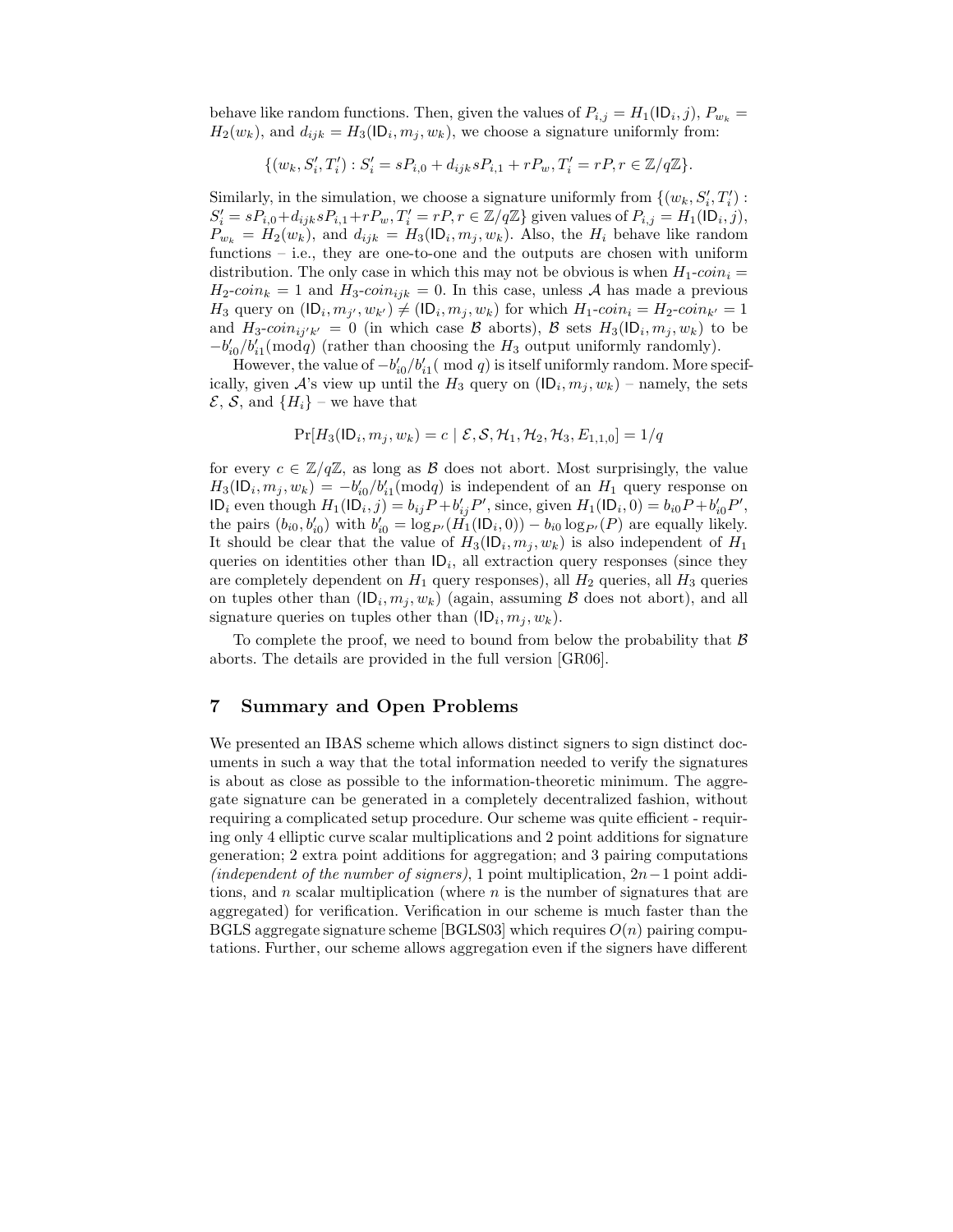PKGs. Finally, our scheme is provably secure in the random oracle model under Computational Diffie-Hellman against an adversary who could choose both its target identities and messages adaptively.

It may be possible to construct practical IBAS schemes using different approaches and assumptions – e.g., based on strong RSA – but, again, aggregating individual signer randomness is a problem. With strong RSA, one might even consider a deterministic scheme, roughly as follows. The PKG publishes a modulus N, a base  $a \in \mathbb{Z}_N^*$ , and hash functions  $H_1: \{0,1\}^* \to \{0,1\}^d$  (e.g.,  $d = 160$ ) and  $H_2: \{0,1\}^* \to \mathcal{P}$  (where  $\mathcal P$  is a suitable set of prime numbers). To a user with identity  $ID_i$  who wants to generate up to t signatures, the PKG gives the value  $a^{1/P_i}(\text{mod}N)$ , where  $P_i = \prod_{j\in[1,t]}^{k\in[1,d]} H_2(\text{ID}_i,j,k)$ . To sign m for its j-th signature, the user computes  $a^{1/P_{i,j,m}}(\bmod N)$  for

$$
P_{i,j,m} = \prod^{k \in [1,d]} H_2(\mathsf{ID}_i, j, k)^{H_1(\mathsf{ID}_i, j, m)_k},
$$

where  $H_1(\mathsf{ID}_i, j, m)_k$  is the k-th bit of  $H_1(\mathsf{ID}_i, j, m)$ . With this approach the "deaccumulation" that a user performs is computationally-intensive if  $t$  is reasonably large. One could amortize the expense of de-accumulation by using tree-traversal (pebbling-type) techniques – e.g., as described in  $[Szy04]$  – but this restricts the users to using the j-values in order, which makes it less likely that distinct users will use the same  $j$ , which increases the amount of verification information.

### References

- [BA05] K.C. Barr and K. Asanovic. Energy aware lossless data compression. In Proc. of Mobisys 2005, 2005.
- [BF03] D. Boneh and M. Franklin. Identity-based encryption from the Weil pairing. SIAM J. of Computing, 32(3):586–615, 2003.
- [BGLS03] D. Boneh, C. Gentry, B. Lynn, and H. Shacham. Aggregate and verifiably encrypted signatures from bilinear maps. In Proc. of Eurocrypt 2003, volume 2656 of LNCS, pages 416–432. Springer-Verlag, 2003.
- [BLS01] D. Boneh, B. Lynn, and H. Shacham. Short signatures from the weil pairing. In Proc. of Asiacrypt 2001, volume 2248 of LNCS, pages 514–532. Springer-Verlag.
- [BNN04] Mihir Bellare, Chanathip Namprempre, and Gregory Neven. Security proofs for identity-based identification and signature schemes. In Proc. of Eurocrypt 2004, volume 3027 of LNCS, pages 268–286. Springer-Verlag, 2004.
- [Bol03] A. Boldyreva. Efficient threshold signature, multisignature and blind signature schemes based on the gap-Diffie-Hellman-group signature scheme. In *Proc. of PKC*  $2003$ , volume 2567 of *LNCS*, pages 31–46. Springer-Verlag, 2003.
- [Boy03] X. Boyen. Multipurpose identity-based signcryption (a swiss army knife for identity-based cryptography). In Proc. of Crypto 2003, volume 2729 of LNCS, pages 383–399. Springer-Verlag, 2003.
- [BZ04] J. Baek and Y. Zheng. Identity-based threshold signature scheme from the bilinear pairings. In *Proc. of ITCC*  $(1)$ , pages 124–128, 2004.
- [CC03] J.C. Cha and J.H. Cheon. An identity-based signature from gap diffie-hellman groups. In Proc. of PKC 2003, volume 2567 of LNCS, pages 18–30.